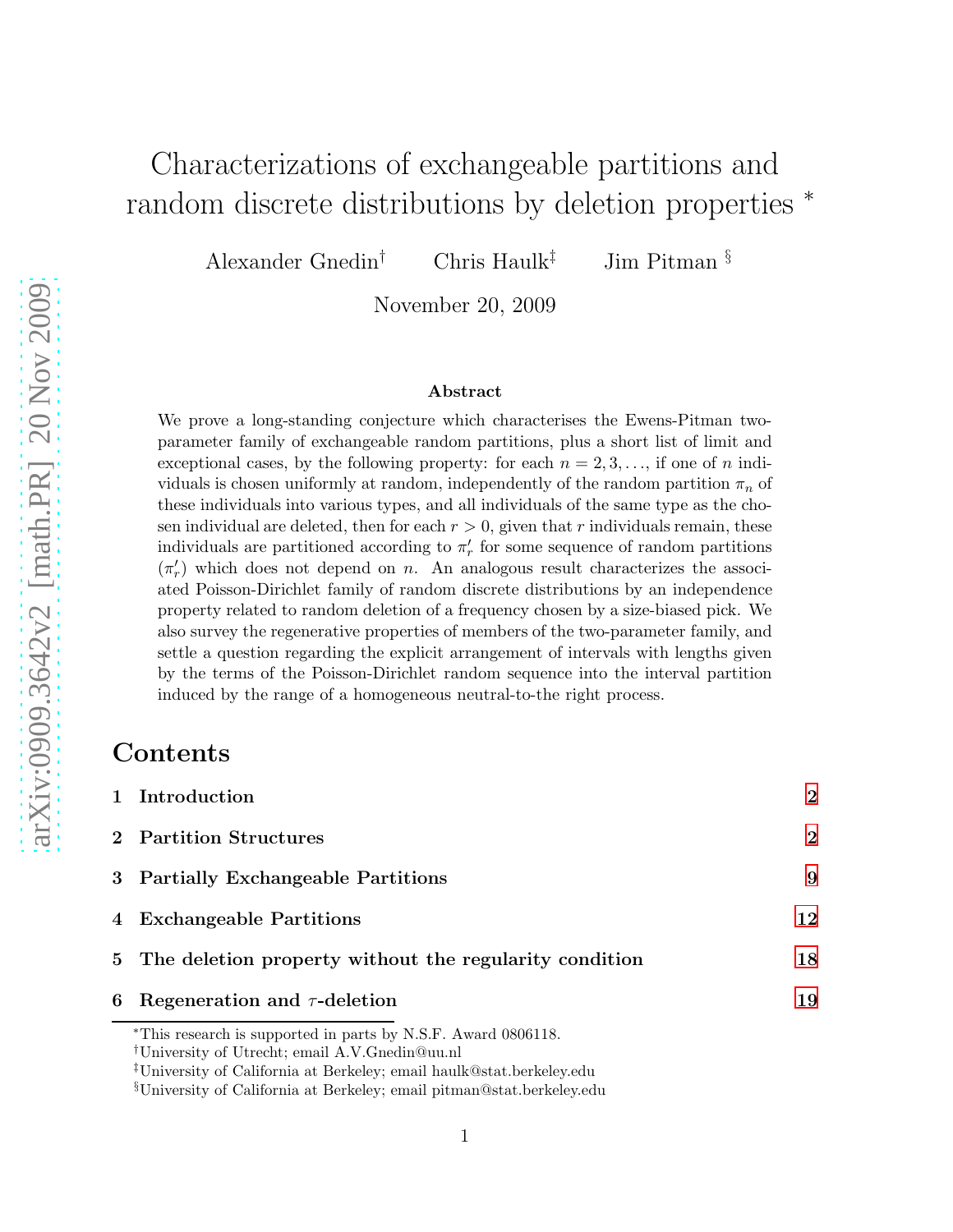#### <span id="page-1-0"></span>1 Introduction

Kingman [\[14\]](#page-27-0) introduced the concept of a *partition structure*, that is a family of probability distributions for random partitions  $\pi_n$  of a positive integer n, with a sampling consistency property as  $n$  varies. Kingman's work was motivated by applications in population genetics, where the partition of  $n$  may be the allelic partition generated by randomly sampling a set of n individuals from a population of size  $N \gg n$ , considered in a large N limit which implies sampling consistency. Subsequent authors have established the importance of Kingman's theory of partition structures, and representations of these structures in terms of exchangeable random partitions and random discrete distributions [\[21\]](#page-27-1), in a number of other settings, which include the theory of species sampling [\[22\]](#page-27-2), random trees and associated random processes of fragmentation and coalescence [\[23,](#page-27-3) [9,](#page-26-0) [1,](#page-26-1) [2\]](#page-26-2), Bayesian statistics and machine learning [\[26,](#page-27-4) [27\]](#page-28-0). Kingman [\[13\]](#page-27-5) showed that the Ewens sampling formula from population genetics defines a particular partition structure  $(\pi_n)$ , which he characterized by the following property, together with the regularity condition that  $\mathbb{P}(\pi_n = \lambda) > 0$ for every partition  $\lambda$  of *n*:

for each  $n = 2, 3, \ldots$ , if an individual is chosen uniformly at random independently of a random partitioning of these individuals into various types according to  $\pi_n$ , and all individuals of the same type as the chosen individual are deleted, then conditonally given that the number of remaining individuals is  $r > 0$ , these individuals are partitioned according to a copy of  $\pi_r$ .

We establish here a conjecture of Pitman [\[20\]](#page-27-6) that if this property is weakened by replacing  $\pi_r$  by  $\pi'_r$  for some sequence of random partitions  $(\pi'_r)$ , and a suitable regularity condition is imposed, then  $(\pi_n)$  belongs to the two-parameter family of partition structures introduced in [\[20\]](#page-27-6). Theorem [3](#page-6-0) below provides a more careful statement. We also present a corollary of this result, to characterize the two-parameter family of Poisson-Dirichlet distributions by an independence property of a single size-biased pick, thus improving upon [\[21\]](#page-27-1).

Kingman's characterization of the Ewens family of partition structures by deletion of a type has been extended in another direction by allowing other deletion algorithms but continuing to require that the distribution of the partition structure be preserved. The resulting theory of *regenerative partition structures* [\[6\]](#page-26-3), is connected to the theory of regenerative sets, including Kingman's regenerative phenomenon [\[12\]](#page-26-4), on a multiplicative scale. In the last section of the paper we review such deletion properties of the twoparameter family of partition structures, and offer a new proof of a result of Pitman and Winkel [\[25\]](#page-27-7) regarding the explicit arrangement of intervals with lengths given by the terms of the Poisson-Dirichlet random sequence into the interval partition induced by a multiplicatively regenerative set.

### <span id="page-1-1"></span>2 Partition Structures

This section briefly reviews Kingman's theory of partition structures, which provides the general context of this article. To establish some terminology and notation for use throughout the paper, recall that a *composition*  $\lambda$  of a positive integer n is a sequence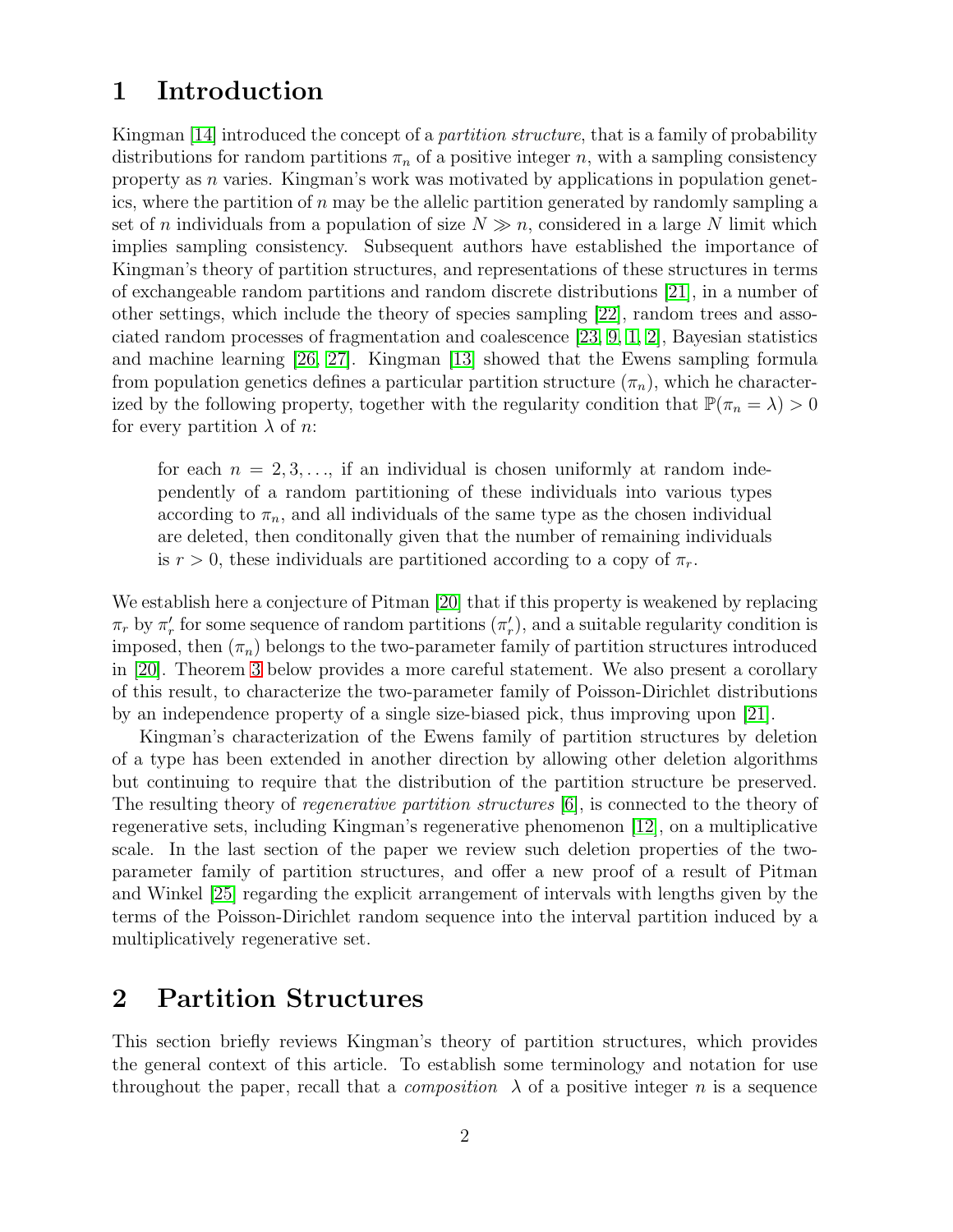of positive integers  $\lambda = (\lambda_1, \ldots, \lambda_k)$ , with  $\sum_{i=1}^k \lambda_i = n$ . Both  $k = k_\lambda$  and  $n = n_\lambda$  may be regarded as functions of  $\lambda$ . Each term  $\lambda_i$  is called a *part* of  $\lambda$ . A *partition*  $\lambda$  *of n* is a multiset of positive integers whose sum is  $n$ , commonly identified with the composition of  $n$  obtained by putting its positive integer parts in decreasing order, or with the infinite sequence of non-negative integers obtained by appending an infinite string of zeros to this composition of n. So

$$
\lambda = (\lambda_1, \lambda_2, \ldots) \quad \text{with} \quad \lambda_1 \ge \lambda_2 \ge \cdots \ge 0
$$

represents a partition of  $n = n_{\lambda}$  into  $k = k_{\lambda}$  parts, where

$$
n_{\lambda} := \sum_{i} \lambda_{i} \text{ and } k_{\lambda} := \max\{i : \lambda_{i} > 0\}.
$$

Informally, a partition  $\lambda$  describes an unordered collection of  $n_{\lambda}$  balls of  $k_{\lambda}$  different colors, with  $\lambda_i$  balls of the *i*th most frequent color. A *random partition of n* is a random variable  $\pi_n$  with values in the finite set of all partitions  $\lambda$  of n. Kingman [\[14\]](#page-27-0) defined a *partition structure* to be a sequence of random partitions  $(\pi_n)_{n\in\mathbb{N}}$  which is *sampling consistent* in the following sense:

if a ball is picked uniformly at random and deleted from  $n$  balls randomly colored according to  $\pi_n$ , then the random coloring of the remaining  $n-1$  balls is distributed according to  $\pi_{n-1}$ .

As shown by Kingman [\[15\]](#page-27-8), the theory of partition structures and associated partitionvalued processes is best developed in terms of random partitions of the set of positive integers. Our treatment here follows [\[20\]](#page-27-6). If we regard a random partition  $\pi_n$  of a positive integer n as a random coloring of n unordered balls, an associated random partition  $\Pi_n$ of the set  $[n] := \{1, \ldots, n\}$  may be obtained by placement of the colored balls in a row. We will assume for the rest of this introduction that this placement is made by a random permutation which given  $\pi_n$  is uniformly distributed over all n! possible orderings of n distinct balls.

Formally, a partition of [n] is a collection of disjoint non-empty blocks  $\{B_1, \ldots, B_k\}$ with  $\bigcup_{i=1}^k B_i = n$  for some  $1 \leq k \leq n$ , where each  $B_i \subseteq [n]$  represents the set of places occupied by balls of some particular color. We adopt the convention that the blocks  $B_i$  are listed *in order of appearance*, meaning that  $B_i$  is the set of places in the row occupied by balls of the *i*th color to appear. So  $1 \in B_1$ , and if  $k \geq 2$  the least element of  $B_2$  is the least element of  $[n] \ B_1$ , if  $k \geq 3$  the least element of B<sub>3</sub> is the least element of  $[n] \ (B_1 \cup B_2)$ , and so on. This enumeration of blocks identifies each partition of [n] with an *ordered partition*  $(B_1, \ldots, B_k)$ , subject to these constraints. The sizes of parts  $(|B_1|, \ldots, |B_k|)$ of this partition form a composition of n. The notation  $\Pi_n = (B_1, \ldots, B_k)$  is used to signify that  $\Pi_n = \{B_1, \ldots, B_k\}$  for some particular sequence of blocks  $(B_1, \ldots, B_k)$  listed in order of appearance. If  $\Pi_n$  is derived from  $\pi_n$  by uniform random placement of balls in a row, then  $\Pi_n$  is *exchangeable*, meaning that its distribution is invariant under every deterministic rearrangement of places by a permutation of  $[n]$ . Put another way, for each partition  $(B_1, \ldots, B_k)$  of  $[n]$ , with blocks in order of appearance,

<span id="page-2-0"></span>
$$
\mathbb{P}(\Pi_n = (B_1, \dots, B_k)) = p(|B_1|, \dots, |B_k|)
$$
\n(1)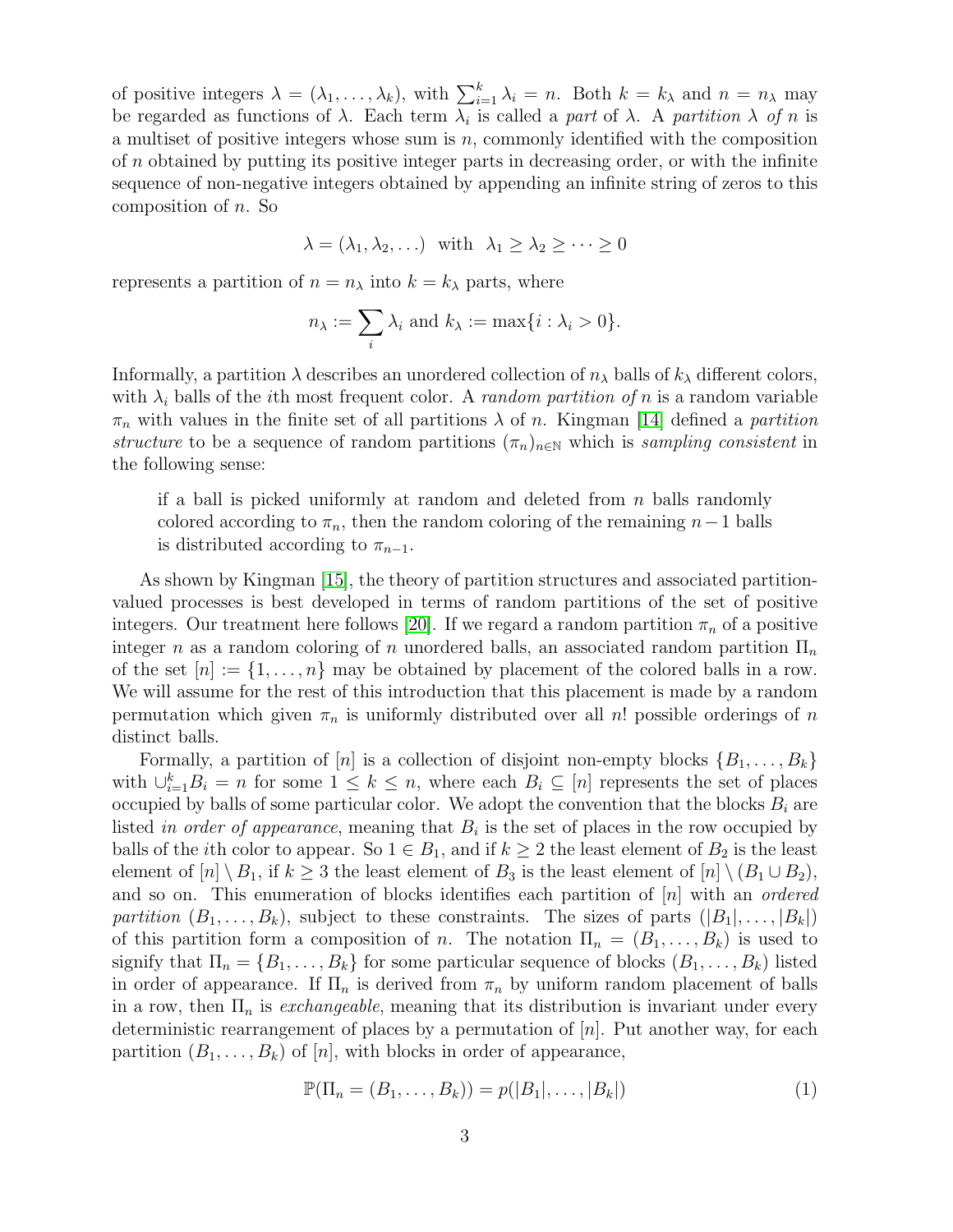for a function  $p = p(\lambda)$  of compositions  $\lambda$  of n which is a symmetric function of its k arguments for each  $1 \leq k \leq n$ . Then p is called the *exchangeable partition probability function* (EPPF) associated with  $\Pi_n$ , or with  $\pi_n$ , the partition of n defined by the unordered sizes of blocks of  $\Pi_n$ .

As observed by Kingman [\[15\]](#page-27-8),  $(\pi_n)$  is sampling consistent if and only if the sequence of partitions  $(\Pi_n)$  can be constructed to be consistent in the sense that for  $m < n$  the restriction of  $\Pi_n$  to  $[m]$  is  $\Pi_m$ . This amounts to a simple recursion formula satisfied by p, recalled later as [\(20\)](#page-8-1). The sequence  $\Pi = (\Pi_n)$  can then be interpreted as a random partition of the set N of all positive integers, whose restriction to  $[n]$  is  $\Pi_n$  for every n. Such  $\Pi$  consists of a sequence of blocks  $\mathcal{B}_1, \mathcal{B}_2, \ldots$ , which may be identified as random disjoint subsets of N, with  $\bigcup_{i=1}^{\infty} \mathcal{B}_i = \mathbb{N}$ , where the nonempty blocks are arranged by increase of their minimal elements, and if the number of nonempty blocks is some  $K < \infty$ , then by convention  $\mathcal{B}_i = \emptyset$  for  $i > K$ . Similarly,  $\Pi_n$  consists of a sequence of blocks  $\mathcal{B}_{ni} := \mathcal{B}_i \cap [n],$ where  $\cup_i \mathcal{B}_{ni} = [n]$ , and the nonempty blocks are consistently arranged by increase of their minimal elements, for all  $n$ .

These considerations are summarized by the following proposition:

Proposition 1 (Kingman [\[15\]](#page-27-8)) *The most general partition structure, defined by a sampling consistent collection of distributions for partitions*  $\pi_n$  *of integers n, is associated with a unique probability distribution of an exchangeable partition of positive integers*  $\Pi = (\Pi_n)$ , as determined by an EPPF p according to [\(1\)](#page-2-0).

We now recall a form of *Kingman's paintbox construction* of such an exchangeable random partition  $\Pi$  of positive integers. Regard the unit interval  $[0, 1)$  as a continuous spectrum of distinct colors, and suppose given a sequence of random variables  $(P_1^{\downarrow})$  $P_1^{\downarrow}, P_2^{\downarrow}, \ldots$ called *ranked frequencies*, subject to the constraints

<span id="page-3-0"></span>
$$
1 \ge P_1^{\downarrow} \ge P_2^{\downarrow} \ge \dots \ge 0, \quad P_* := 1 - \sum_{j=1}^{\infty} P_j^{\downarrow} \ge 0.
$$
 (2)

The color spectrum is partitioned into a sequence of intervals  $[l_i, r_i)$  of lengths  $P_i^{\downarrow}$  $\mathbf{a}_i^{\mu}$ , and in case  $P_* > 0$  a further interval  $[1 - P_*, 1)$  of length  $P_*$ . Each point u of  $[0, 1)$  is assigned the color  $c(u) = l_i$  if  $u \in [l_i, r_i)$  for some  $i = 1, 2, \ldots$ , and  $c(u) = u$  if  $u \in [1 - P_*, 1)$ . This coloring of points of [0, 1), called *Kingman's paintbox* associated with  $(P_1^{\downarrow})$  $P_1^{\downarrow}, P_2^{\downarrow}, \ldots$ ), is sampled by an infinite sequence of independent uniform  $[0, 1]$  variables  $U_i$ , to assign a color  $c(U_i)$  to the *i*th ball in a row of balls indexed by  $i = 1, 2, \ldots$  The associated *color partition* of N is generated by the random equivalence relation  $\sim$  defined by  $i \sim j$  if and only if  $c(U_i) = c(U_j)$ , meaning that either  $U_i$  and  $U_j$  fall in the same compartment of the paintbox, or that  $i = j$  and  $U_i$  falls in  $[1 - P_*, 1)$ .

<span id="page-3-1"></span>Theorem 2 (Kingman's paintbox representation of exchangeable partitions [\[14\]](#page-27-0)) *Each exchangeable partition*  $\Pi$  *of*  $\mathbb N$  *generates a sequence of ranked frequencies*  $(P_1^{\downarrow})$  $P_1^{\downarrow}, P_2^{\downarrow}, \ldots$ ) such *that the conditional distribution of* Π *given these frequencies is that of the color partition of* N *derived from*  $(P_1^{\downarrow})$  $\mathcal{P}_1^\downarrow, \mathcal{P}_2^\downarrow, \ldots)$  *by Kingman's paintbox construction. The exchangeable partition probability function* p *associated with*  $\Pi$  *determines the distribution of*  $(P_1^{\downarrow})$  $P_1^{\downarrow}, P_2^{\downarrow}, \ldots$ ), *and vice versa.*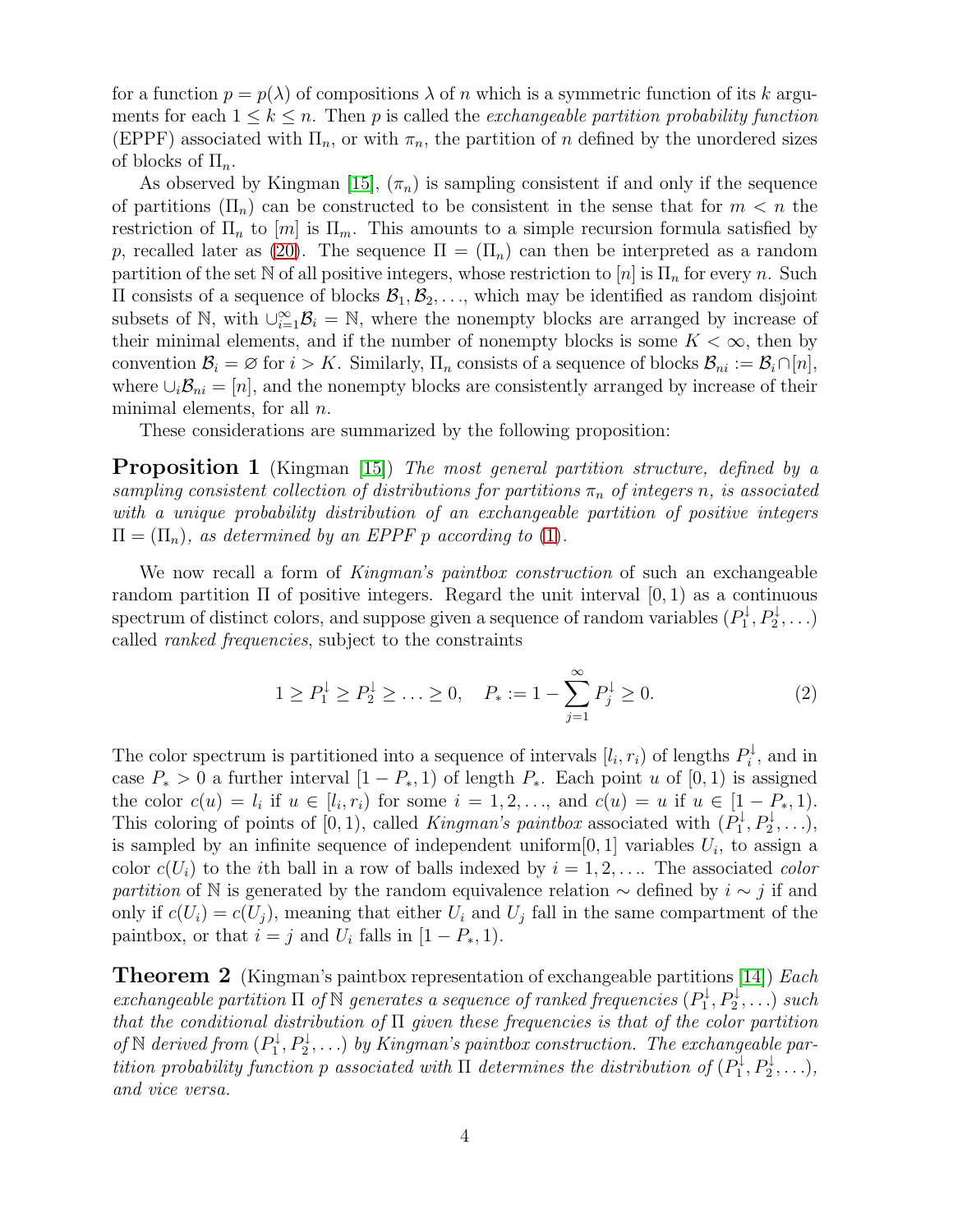The distributions of ranked frequencies  $(P_1^{\downarrow})$  $P_1^{\downarrow}, P_2^{\downarrow}, \ldots,$ ) associated with naturally arising partition structures  $(\pi_n)$  are quite difficult to deal with analytically. See for instance [\[24\]](#page-27-9). Still,  $(P_1^{\downarrow})$  $\mathbb{P}_1^{\downarrow}, P_2^{\downarrow}, \ldots$  can be constructed as the decreasing rearrangement of the frequencies  $P_i$  of blocks  $\mathcal{B}_i$  of  $\Pi$  defined as the almost sure limits

<span id="page-4-0"></span>
$$
P_i = \lim_{n \to \infty} n^{-1} |\mathcal{B}_{ni}| \tag{3}
$$

where  $i = 1, 2, \ldots$  indexes the blocks in order of appearance, while

$$
P_* = 1 - \sum_{i=1}^{\infty} P_i = 1 - \sum_{i=1}^{\infty} P_i^{\downarrow}
$$

is the asymptotic frequency of the union of singleton blocks

$$
\mathcal{B}_* := \cup_{\{i:|\mathcal{B}_i| = 1\}} \mathcal{B}_i,
$$

so that [\(3\)](#page-4-0) holds also for  $i = *$ . The frequencies are called *proper* if  $P_* = 0$  a.s.; then almost surely every nonempty block  $\mathcal{B}_i$  of  $\Pi$  has a strictly positive frequency, hence  $|\mathcal{B}_i| = \infty$ , while every block  $\mathcal{B}_i$  with  $0 < |\mathcal{B}_i| < \infty$  is a singleton block.

The ranked frequencies  $P_1^{\downarrow}$  $P_1^{\downarrow}, P_2^{\downarrow}, \ldots$  appear in the sequence  $(P_j)$  in the order in which intervals of these lengths are discovered by a process of uniform random sampling, as in Kingman's paintbox construction. If  $P_* > 0$  then in addition to the strictly positive terms of  $P_1^{\downarrow}$  $P_1^{\downarrow}, P_2^{\downarrow}, \ldots$  the sequence  $(P_i)$  also contains infinitely many zeros which correspond to singletons in  $\Pi$ . The conditional distribution of  $(P_j)$  given  $(P_i)$  $j_j^{\mathcal{U}}$  can also be described in terms of iteration of a single size-biased pick, defined as follows. For a sequence of nonnegative random variables  $(X_i)$  with  $\sum_i X_i \leq 1$  and a random index  $J \in \{1, 2, ..., \infty\},$ call  $X_J$  a *size-biased pick* from  $(X_i)$  if  $X_J$  has value  $X_j$  if  $J = j < \infty$  and  $X_J = 0$  if  $J = \infty$ , with

<span id="page-4-3"></span>
$$
\mathbb{P}(J = j | (X_i, i \in \mathbb{N})) = X_j \quad (0 < j < \infty) \tag{4}
$$

(see [\[7\]](#page-26-5) for this and another definition of size-biased pick in the case of improper frequencies). The *sequence derived from*  $(X_i)$  by deletion of  $X_j$  and renormalization refers to the sequence  $(Y_i)$  obtained from  $(X_i)$  by first deleting the Jth term  $X_j$ , then closing up the gap if  $J \neq \infty$ , and finally normalizing each term by  $1 - X_J$ . Here by convention,  $(Y_i)$  $=(X_i)$  if  $X_J = 0$  and  $(Y_i)$  is the the zero sequence if  $X_J = 1$ . Then  $P_1$  is a size-biased pick from  $(P_i^{\downarrow})$  $(p_j^{\downarrow})$ ,  $P_2$  is a size-biased pick from the sequence derived from  $(P_j^{\downarrow})$  $\mathcal{O}_j^{\downarrow}$ ) by deletion of  $P_1$  and renormalization, and so on. For this reason,  $(P_i)$  is said to be a *size-biased permutation* of  $(P_i^{\downarrow})$  $i^{\downarrow}$ ).

The two-parameter family It was shown in [\[20\]](#page-27-6) that for each pair of real parameters  $(\alpha, \theta)$  with

<span id="page-4-2"></span>
$$
0 \le \alpha < 1, \ \theta > -\alpha \tag{5}
$$

the formula

<span id="page-4-1"></span>
$$
p_{\alpha,\theta}(\lambda) := \frac{\prod_{i=1}^{k-1} (\theta + i\alpha)}{(\theta + 1)_{n-1}} \prod_{j=1}^{k} (1 - \alpha)_{\lambda_j - 1}
$$
(6)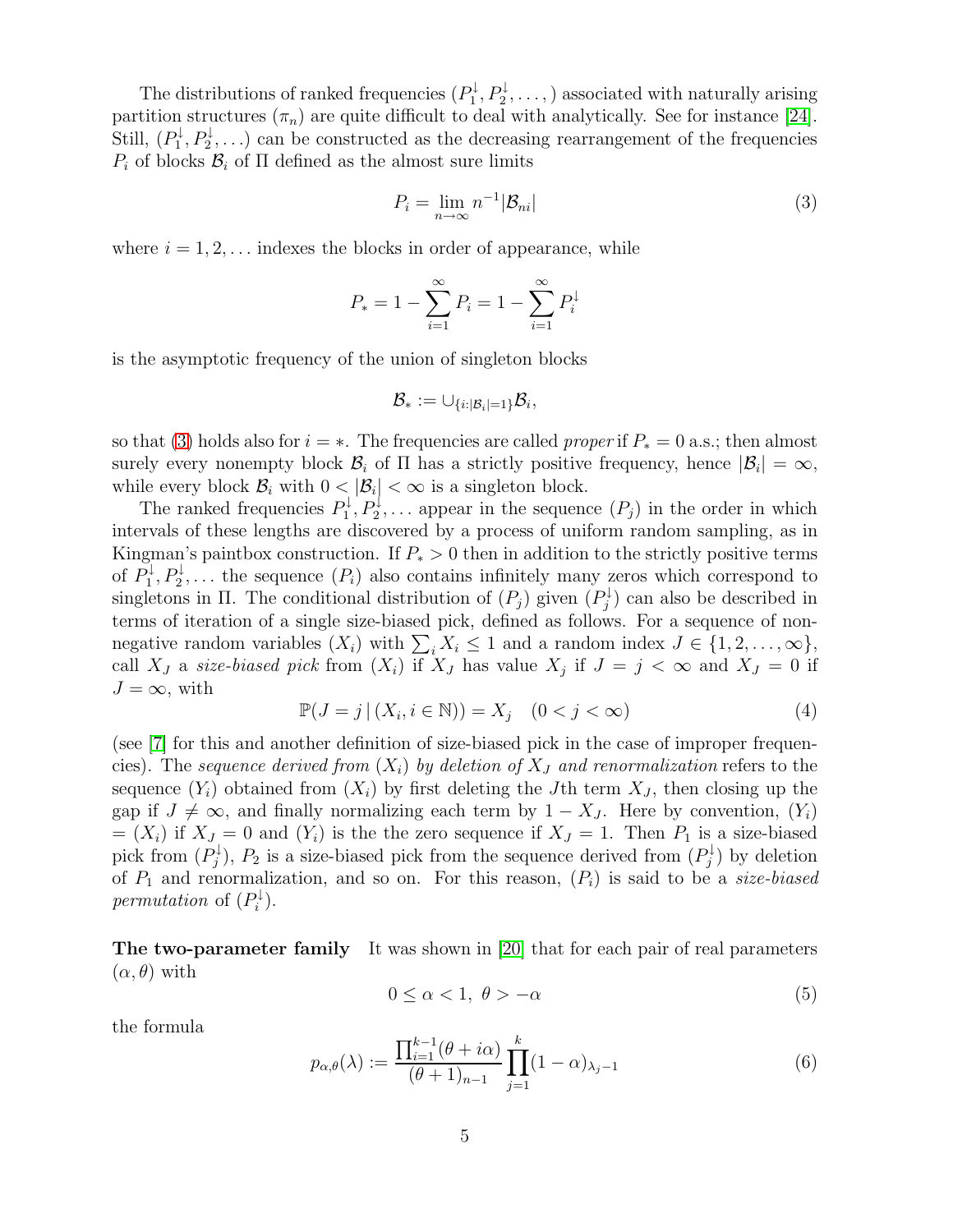where  $k = k_{\lambda}, n = n_{\lambda}$ , and

$$
(x)_n := x(x+1)...(x+n-1) = \frac{\Gamma(x+n)}{\Gamma(x)}
$$

is a rising factorial, defines the EPPF of an exchangeable random partition of positive integers whose block frequencies  $(P_i)$  in order of appearance admit the *stick-breaking representation*

<span id="page-5-0"></span>
$$
P_i = W_i \prod_{j=1}^{i-1} (1 - W_j)
$$
\n(7)

for random variables  $W_i$  such that

$$
W_1, W_2, \ldots \text{ are mutually independent} \tag{8}
$$

with

<span id="page-5-1"></span>
$$
W_k \stackrel{d}{=} \beta_{1-\alpha,\theta+k\alpha} \tag{9}
$$

where  $\stackrel{d}{=}$  indicates equality in distribution, and  $\beta_{a,b}$  for  $a, b > 0$  denotes a random variable with the beta $(a, b)$  density

$$
\mathbb{P}(\beta_{a,b} \in du) = \frac{\Gamma(a+b)}{\Gamma(a)\Gamma(b)} u^{a-1} (1-u)^{b-1} du \qquad (0 < u < 1)
$$
 (10)

which is also characterized by the moments

<span id="page-5-3"></span>
$$
\mathbb{E}[\beta_{a,b}^i(1-\beta_{a,b})^j] = \frac{(a)_i(b)_j}{(a+b)_{i+j}} \qquad (i,j=0,1,2,\ldots). \tag{11}
$$

Formula [\(6\)](#page-4-1) also defines an EPPF for  $(\alpha, \theta)$  in the range

<span id="page-5-2"></span>
$$
\alpha < 0, \ \theta = -M\alpha \text{ for some } M \in \mathbb{N},\tag{12}
$$

in which case the stick-breaking representation [\(7\)](#page-5-0) with factors as in [\(9\)](#page-5-1) makes sense for  $1 \leq k \leq M$ , with the last factor  $W_M = 1$ . The frequencies  $(P_1, \ldots, P_M)$  in this case are a size-biased random permutation of  $(Q_1, \ldots, Q_M)$  with the symmetric Dirichlet distribution with M parameters equal to  $\nu := -\alpha > 0$ . It is well known that the  $Q_i$ can be constructed as  $Q_i = \gamma_\nu^{(i)}/\Sigma$ ,  $1 \le i \le M$ , where  $\Sigma = \sum_{i=1}^M \gamma_\nu^{(i)}$  and the  $\gamma_\nu^{(i)}$  are independent and identically distributed copies of a gamma variable  $\gamma_{\nu}$  with density

$$
\mathbb{P}(\gamma_{\nu} \in dx) = \Gamma(\nu)^{-1} x^{\nu - 1} e^{-x} dx \qquad (x > 0).
$$
 (13)

As shown by Kingman [\[13\]](#page-27-5), the  $(0, \theta)$  EPPF  $(6)$  for  $\alpha = 0, \theta > 0$  arises in the limit of random sampling from such symmetric Dirichlet frequencies as  $\nu = -\alpha \downarrow 0$  and  $M \uparrow \infty$ with  $\nu M = \theta$  held fixed. In this case, the distribution of the partition  $\pi_n$  is that determined by the Ewens sampling formula with parameter  $\theta$ , the residual fractions  $W_i$  in the stickbreaking representation are identically distributed like  $\beta_{1,\theta}$ , and the ranked frequencies  $P_i^\downarrow$  $\hat{a}_i^{\mu}$  can be obtained by normalization of the jumps of a gamma process with stationary independent increments  $(\gamma_{\nu}, 0 \leq \nu \leq \theta)$ . Perman, Pitman and Yor [\[17\]](#page-27-10) gave extensions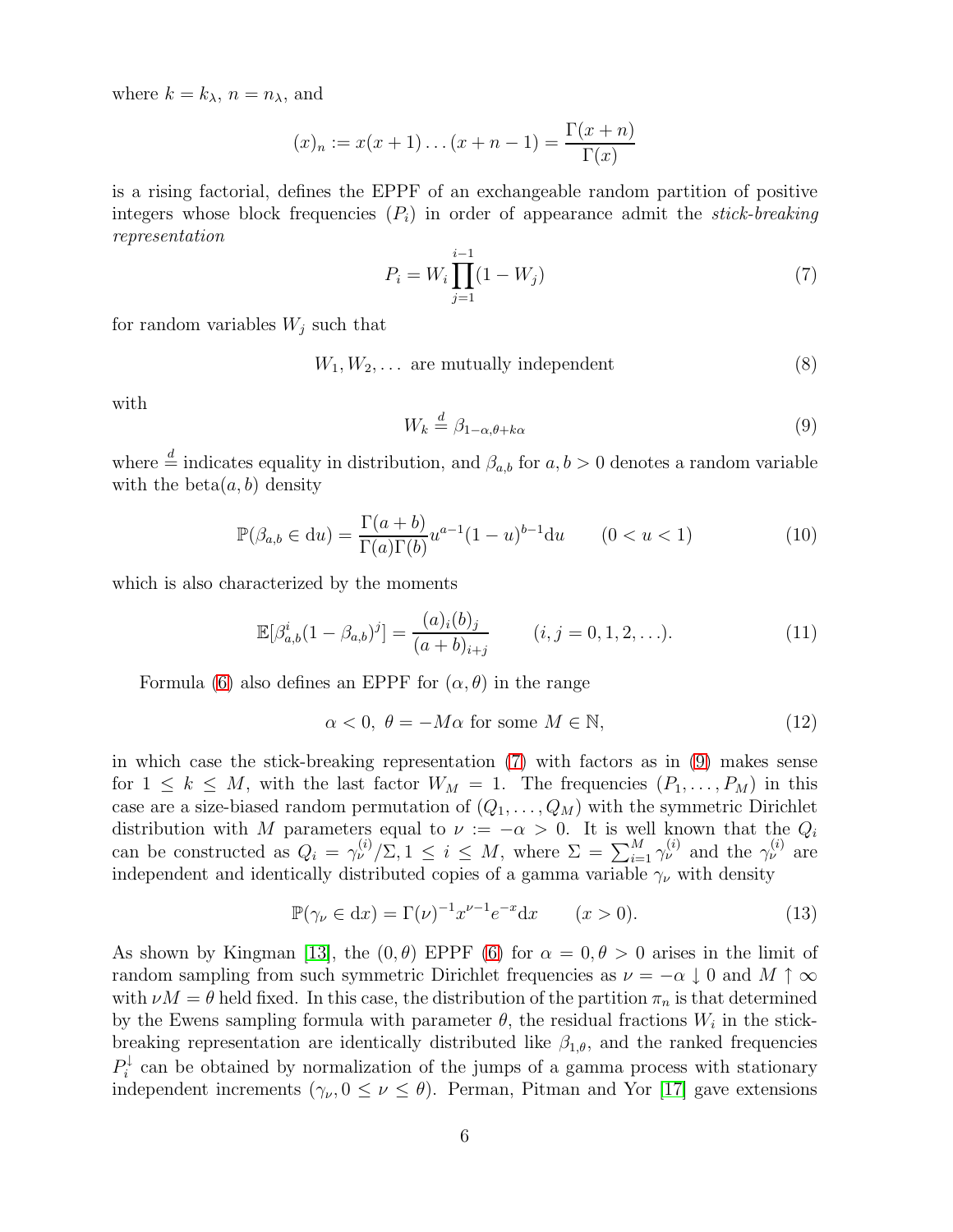of this description to the case  $0 < \alpha < 1$  when the distribution of ranked frequencies can be derived from the jumps of a stable subordinator of index  $\alpha$ . See also [\[24,](#page-27-9) [18,](#page-27-11) [19\]](#page-27-12) for further discussion and applications to the description of ranked lengths of excursion intervals of Brownian motion and Bessel processes.

In the limit case when  $\nu = -\alpha \rightarrow \infty$  and  $\theta = M\nu \rightarrow \infty$ , for a fixed positive integer M, the EPPF [\(6\)](#page-4-1) converges to

<span id="page-6-1"></span>
$$
p_M(\lambda) := \frac{M(M-1)\cdots(M-k+1)}{M^n},\tag{14}
$$

corresponding to sampling from M equal frequencies

$$
P_1 = P_2 = \cdots = P_M = 1/M
$$

as in the classical coupon collector's problem with some fixed number M of equally frequent types of coupon. We refer to the collection of partition structures defined by [\(6\)](#page-4-1) for the parameter ranges [\(5\)](#page-4-2) and [\(12\)](#page-5-2), as well as the limit cases [\(14\)](#page-6-1), as the *extended two-parameter family*.

The partition 0 of N into singletons and the partition 1 of N into a single block both belong to the closure of the two-parameter family. As noticed by Kerov [\[11\]](#page-26-6), a mixture of these two trivial partitions with mixing proportions t and  $1-t$  also belongs to the closure, as is seen from [\(6\)](#page-4-1) by letting  $\alpha \to 1$  and  $\theta \to -1$  in such a way that  $(1 - \alpha)/(\theta + 1) \to t$ and  $(\theta + \alpha)/(\theta + 1) \rightarrow 1 - t$ .

Characterizations by deletion properties The main focus of this paper is the following result, which was first conjectured by Pitman [\[20\]](#page-27-6). For convenience in presenting this result, we impose the following mild *regularity condition* on the EPPF p associated with a partition structure  $(\pi_n)$ :

<span id="page-6-2"></span>
$$
p(2, 2, 1) > 0
$$
 and  $\lim_{n \to \infty} p(n) = 0.$  (15)

Equivalently, in terms of the frequencies  $P_i$  in order of appearance,

$$
\mathbb{P}(0 < P_1 < P_1 + P_2 < 1) > 0 \text{ and } \mathbb{P}(P_1 = 1) = 0,\tag{16}
$$

or again, in terms of the ranked frequencies  $P_i^{\downarrow}$  $\frac{1}{i}$ ,

<span id="page-6-3"></span>
$$
\mathbb{P}(0 < P_2^\downarrow, \ P_1^\downarrow + P_2^\downarrow < 1) > 0 \text{ and } \mathbb{P}(P_1^\downarrow = 1) = 0. \tag{17}
$$

Note that this regularity condition does not rule out the case of improper frequencies. See Section [5](#page-17-0) for discussion of how the following results can be modified to accomodate partition structures not satisfying the regularity condition.

<span id="page-6-0"></span>**Theorem 3** *Among all partition structures*  $(\pi_n)$  *with EPPF p subject to* [\(15\)](#page-6-2)*, the extended two-parameter family is characterized by the following property:*

*if one of* n *balls is chosen uniformly at random, independently of a random coloring of these balls according to*  $\pi_n$ *, then given the number of other balls of the same color as the chosen ball is*  $m-1$ *, for some*  $1 ≤ m < n$ *, the coloring of the remaining*  $n - m$  *balls is distributed according to*  $\pi'_{n-m}$  *for some sequence of partitions*  $(\pi'_1, \pi'_2, \ldots)$  *which does not depend on n.*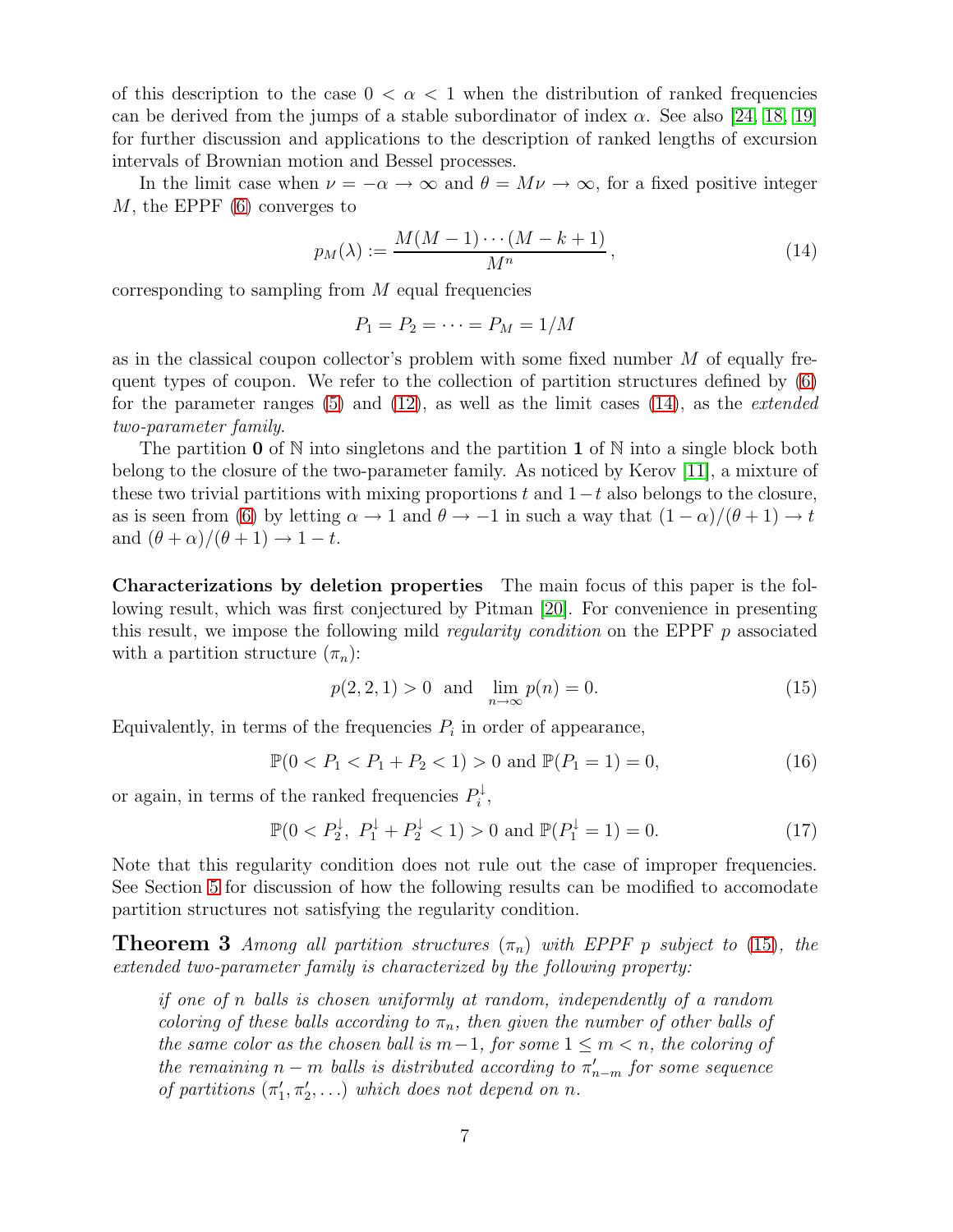*Moreover, if*  $(\pi_n)$  *has the*  $(\alpha, \theta)$  *EPPF* [\(6\)](#page-4-1)*, then*  $(\pi'_n)$  *has the*  $(\alpha, \theta + \alpha)$  *EPPF* (6)*, whereas if*  $(\pi_n)$  *has the EPPF* [\(14\)](#page-6-1) *for some M*, *then the EPPF of*  $(\pi'_n)$  *has the same form except with* M *decremented by* 1*.*

Note that it is not assumed as part of the property that  $(\pi_n)$  is a partition structure. Rather, this is implied by the conclusion. Our formulation of Theorem [3](#page-6-0) was inspired by Kingman [\[13\]](#page-27-5) who assumed also that  $\pi'_n \stackrel{d}{=} \pi_n$  for all n. The conclusion then holds with  $\alpha = 0$ , in which case the distribution of  $\pi_n$  is that determined by the Ewens sampling formula from population genetics.

<span id="page-7-2"></span>In Section [4](#page-11-0) we offer a proof of Theorem [3](#page-6-0) by purely combinatorial methods. Some preliminary results which we develop in Section [3](#page-8-0) allow Theorem [3](#page-6-0) to be reformulated in terms of frequencies as in the following Corollary:

Corollary 4 *Let the asymptotic frequencies* (Pi) *of an exchangeable random partition of positive integers* Π *be represented in the stick-breaking form* [\(7\)](#page-5-0) *for some sequence of random variables*  $W_1 < 1, W_2, \ldots$  *The condition* 

<span id="page-7-0"></span>
$$
W_1 \t{is independent of } (W_2, W_3, \ldots) \t(18)
$$

*obtains if and only if*

<span id="page-7-1"></span>
$$
the W_i are mutually independent. \tag{19}
$$

*If in addition to* (*[18](#page-7-0)*) *the regularity condition* [\(15\)](#page-6-2) *holds, then* Π *is governed by the extended two-parameter family, either with*  $W_i \stackrel{d}{=} \beta_{1-\alpha,\theta+i\alpha}$ *, or with*  $W_i = 1/(M - i + 1)$  *for*  $1 \leq$  $i \leq M$ *, as in the limit case* [\(14\)](#page-6-1)*, for some*  $M = 3, 4, \ldots$ 

The characterization of the two-parameter family using [\(19\)](#page-7-1) rather than the weaker condition [\(18\)](#page-7-0) was provided by Pitman [\[21\]](#page-27-1). As we show in Section [4,](#page-11-0) it is possible to derive [\(19\)](#page-7-1) directly from [\(18\)](#page-7-0), without passing via Theorem [3.](#page-6-0)

The law of frequencies  $(P_i)$  defined by the stick-breaking scheme [\(7\)](#page-5-0) for independent factors  $W_i$  with  $W_i \stackrel{d}{=} \beta_{1-\alpha,\theta+i\alpha}$  is known as the the two-parameter Griffiths-Engen-McCloskey distribution, denoted  $GEM(\alpha, \theta)$ . The property of the independence of residual proportions W<sup>i</sup> , also known as *complete neutrality*, has also been studied extensively in connection with finite-dimensional Dirichlet distributions [\[3\]](#page-26-7).

The above results can also be expressed in terms of ranked frequencies. Recall that the distribution of ranked frequencies  $(P_k^{\downarrow})$  $\mathcal{R}_k^{\downarrow}$  of an  $(\alpha, \theta)$ -partition is known as the *two-parameter Poisson-Dirichlet distribution*  $PD(\alpha, \theta)$ . According the the previous discussion, a random sequence  $(P_k^{\downarrow}$  $(k)$  with PD $(\alpha, \theta)$  distribution is obtained by ranking a sequence  $(P_i)$  with  $GEM(\alpha, \theta)$  distribution. The PD $(\alpha, \theta)$  distribution was systematically studied in [\[24\]](#page-27-9), and has found numerous further applications to random trees and associated processes of fragmentation and coagulation [\[23,](#page-27-3) [9,](#page-26-0) [2\]](#page-26-2).

**Corollary 5** Let  $(P_k^{\downarrow})$  $\mathcal{C}_k^{\downarrow}$ ) be a decreasing sequence of ranked frequencies subject to the reg*ularity condition* [\(2\)](#page-3-0) *and* [\(17\)](#page-6-3)*. For*  $P_J^{\downarrow}$  $\mathcal{Q}_J^\downarrow$ , a size-biased pick from  $(P_k^\downarrow)$  $\mathcal{C}^\downarrow_k$ ), let  $(Q^\downarrow_k)$ k ) *be derived* from  $(P_k^\downarrow)$  $\mathcal{P}_k^{\downarrow}$  by deletion of  $P_J^{\downarrow}$  $J_J^\downarrow$  and renormalization. The random variable  $P_J^\downarrow$  $\mathcal{G}_J^{\downarrow}$  *is independent of the sequence*  $(Q_k^{\downarrow})$  $\frac{1}{k}$ ) *if and only if either the distribution of*  $(P^{\downarrow}_{k})$  $\mathcal{P}_k^{\downarrow}$ ) *is*  $PD(\alpha, \theta)$  *for some*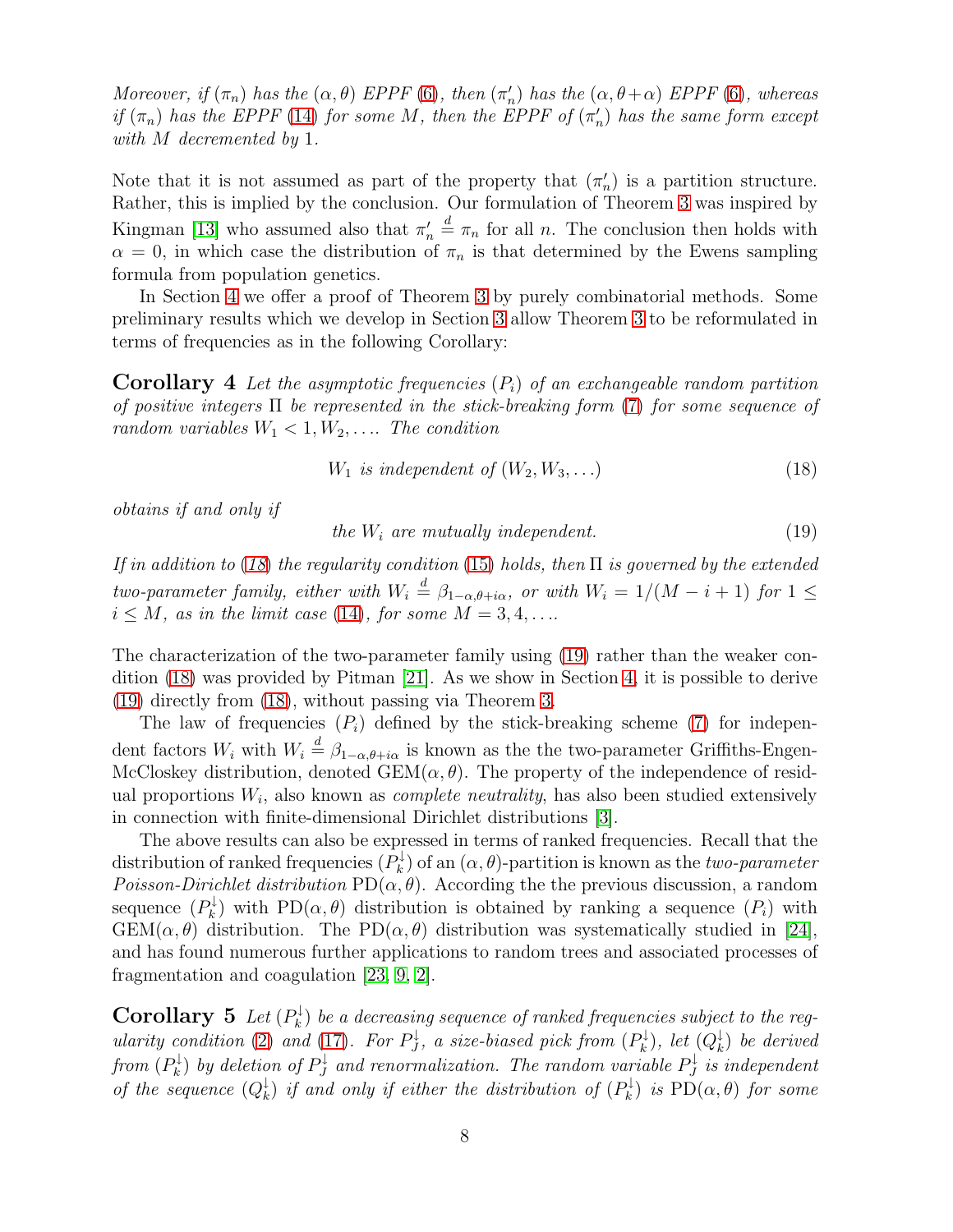$(\alpha, \theta)$ , or  $P_k^{\downarrow} = 1/M$  for all  $1 \leq k \leq M$ , for some  $M \geq 3$ . In the former case, the distri*bution of*  $(Q_k^{\downarrow})$  $\mathcal{H}_k^{\downarrow}$ ) *is*  $\mathrm{PD}(\alpha,\theta+\alpha)$ , whereas in the latter case, the deletion and renormalization *simply decrements* M *by one.*

The 'if' part of this Corollary is Proposition 34 of Pitman-Yor [\[24\]](#page-27-9), while the 'only if' part follows easily from Corollary [4,](#page-7-2) using Kingman's paintbox representation.

#### <span id="page-8-0"></span>3 Partially Exchangeable Partitions

We start by recalling from [\[20\]](#page-27-6) some basic properties of *partially exchangable partitions of positive integers*, which are consistent sequences  $\Pi = (\Pi_n)$ , where  $\Pi_n$  is a partition of [n] whose probability distribution is of the form [\(1\)](#page-2-0) for some function  $p = p(\lambda)$  of compositions  $\lambda$  of positive integers. The consistency of  $\Pi_n$  as n varies amounts to the *addition rule*

<span id="page-8-1"></span>
$$
p(\lambda) = \sum_{j=1}^{k+1} p(\lambda^{(j)}),
$$
\n(20)

where  $k = k_{\lambda}$  is the number of parts of  $\lambda$ , and  $\lambda^{(j)}$  is the composition of  $n_{\lambda} + 1$  derived from  $\lambda$  by incrementing  $\lambda_j$  to  $\lambda_j + 1$ , and leaving all other components of  $\lambda$  fixed. In particular, for  $j = k_{\lambda} + 1$  this means appending a 1 to  $\lambda$ . There is also the normalization condition  $p(1) = 1$ . To illustrate [\(20\)](#page-8-1) for  $\lambda = (3, 1, 2)$ :

$$
p(3,1,2) = p(4,1,2) + p(3,2,2) + p(3,1,3) + p(3,1,2,1).
$$

The following proposition recalls the analog of Kingman's representation for partially exchangeable partitions:

**Proposition 6** (Corollary 7 from [\[20\]](#page-27-6)) *Every partially exchangeable partition of positive integers*  $\Pi$  *is such that for each*  $k \geq 1$ *, the kth block*  $\mathcal{B}_k$  *has an almost sure limit frequency* Pk*. The partition probability function* p *can then be presented as*

$$
p(\lambda) = \mathbb{E}\left[\prod_{i=1}^{k} P_i^{\lambda_i - 1} \prod_{j=1}^{k-1} R_j\right],
$$
\n(21)

where  $k = k_{\lambda}$  and  $R_j := (1 - P_1 - \cdots - P_j)$ . Alternatively, in terms of the residual fractions W<sup>k</sup> *in the stick-breaking representation* [\(7\)](#page-5-0)*:*

<span id="page-8-2"></span>
$$
p(\lambda) = \mathbb{E}\left[\prod_{i=1}^{k} W_i^{\lambda_i - 1} \overline{W}_i^{\Lambda_{i+1}}\right],
$$
\n(22)

where  $W_i := 1 - W_i$ ,  $\Lambda_j := \sum_{i \geq j} \lambda_i$ . This formula sets up a correspondence between *the probability distribution of* Π*, encoded by the partition probability function* p*, and an arbitrary joint distribution of a sequence of random variables*  $(W_1, W_2, ...)$  *with*  $0 \leq W_i \leq$ 1 *for all* i*.*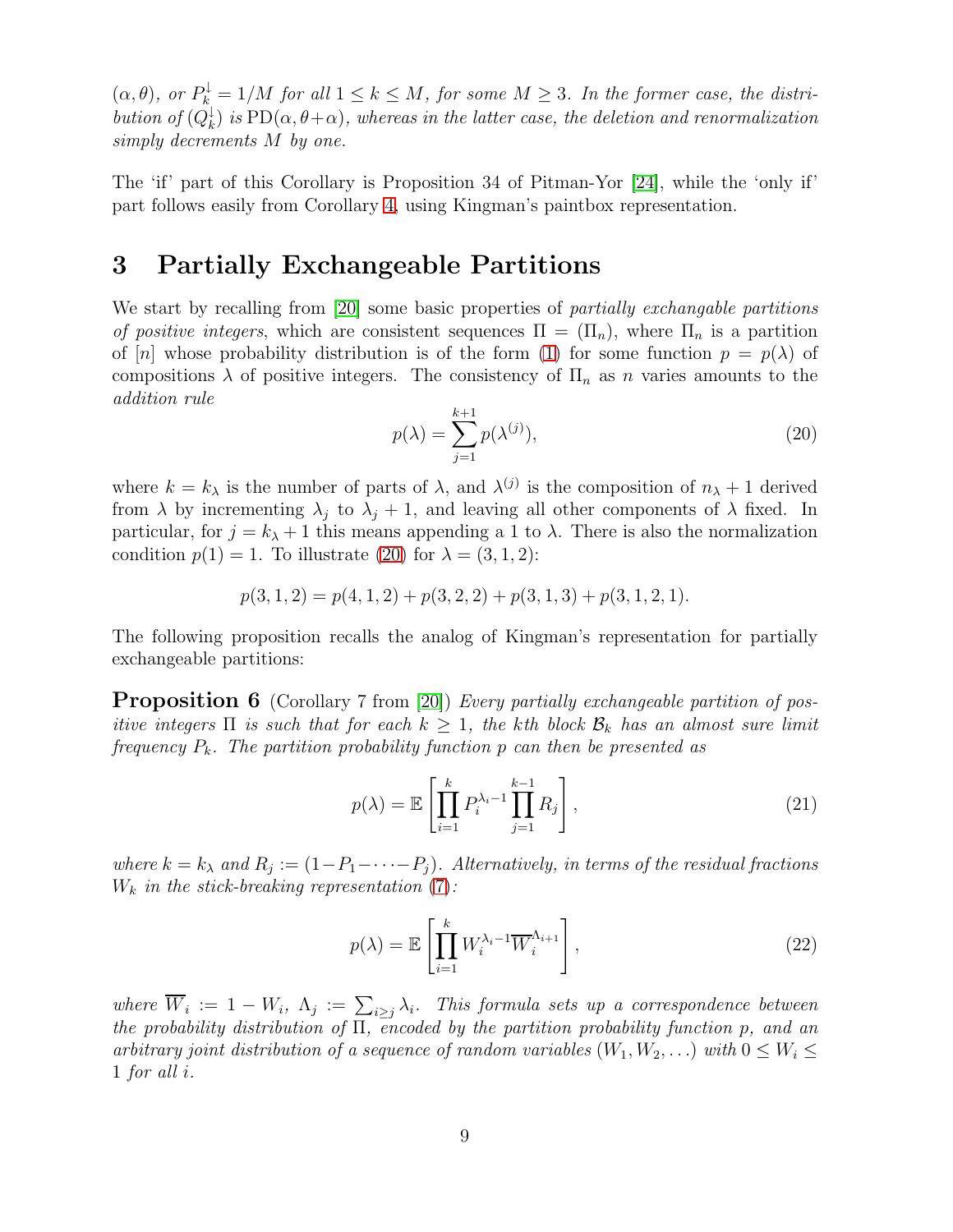In terms of randomly coloring a row of  $n<sub>\lambda</sub>$  balls, the product whose expectation appears in [\(22\)](#page-8-2) is the conditional probability given  $W_1, W_2, \ldots$  of the event that the first  $\lambda_1$  balls are colored one color, the next  $\lambda_2$  balls another color, and so on. So [\(22\)](#page-8-2) reflects the fact that conditionally given  $W_1, W_2, \ldots$  the process of random coloring of integers occurs according to the following residual allocation scheme [\[20,](#page-27-6) Construction 16]:

Ball 1 is painted a first color, and so is each subsequent ball according to a sequence of independent trials with probability  $W_1$  of painting with color 1. The set of balls so painted defines the first block  $\mathcal{B}_1$  of  $\Pi$ . Conditionally given  $\mathcal{B}_1$ , the first unpainted ball is painted a second color, and so is each subsequent unpainted ball according to a sequence of independent trials with probability  $W_2$  of painting with color 2. The balls colored 2 define  $\mathcal{B}_2$ , and so on. Given an arbitrary sequence of random variables  $(W_k)$  with  $0 \leq W_k \leq 1$ , this coloring scheme shows how to construct a partially exchangeable partition of  $N$  whose asymptotic block frequencies are given by the stick-breaking scheme [\(7\)](#page-5-0).

Note that the residual allocation scheme terminates at the first k, if any, such that  $W_k = 1$ , by painting all remaining balls color  $k$ . The values of  $W_i$  for i larger than such a k have no effect on the construction of Π, so cannot be recovered from its almost sure limit frequencies. To ensure that a unique joint distribution of  $(W_1, W_2, \ldots)$  is associated with each p, the convention may be adopted that the sequence  $(W_i)$  terminates at the first k if any such that  $W_k = 1$ . This convention will be adopted in the following discussion.

For  $W_i$  which are independent, formula [\(22\)](#page-8-2) factorizes as

$$
p(\lambda) = \prod_{i=1}^{k} \mathbb{E}(W_i^{\lambda_i - 1} \overline{W}_i^{\Lambda_{i+1}}).
$$
\n(23)

In particular, for independent  $W_i$  with the beta distributions  $(9)$ , this formula is readily evaluated using [\(11\)](#page-5-3) to obtain [\(6\)](#page-4-1). Inspection of [\(6\)](#page-4-1) shows that this function of compositions  $\lambda$  is a symmetric function of its parts. Hence the associated random partition  $\Pi$  is exchangeable.

There is an alternate sequential construction of the two-parameter family of partitions which has become known as the "Chinese Restaurant Process" (see [\[19\]](#page-27-12), Chapter 3). Instead of coloring rows of balls, imagine customers entering a restaurant with an unlimited number of tables. Initially customer 1 sits at table 1. At stage  $n$ , if there are  $k$  occupied tables, the *i*th of them occupied by  $\lambda_i$  customers for  $1 \leq i \leq k$ , customer  $n+1$  sits at one of the previously occupied tables with probability  $(\lambda_i - \alpha)/(n + \theta)$ , and occupies a new table  $k+1$  with probability  $(\theta + k\alpha)/(n + \theta)$ . It is then readily checked that for each partition of  $[n]$  into blocks  $B_i$  with  $|B_i| = \lambda_i$ , after n customers labeled by  $[n]$  have entered the restaurant, the probability that those customers labeled by  $B_i$  sat at table i for each  $1 \leq i \leq k_{\lambda}$  is given by the product formula [\(6\)](#page-4-1). Moreover, the stick-breaking description of the limit frequencies  $P_i$  is readily derived from the Pólya urn-scheme description of exchangeable trials which given a beta $(a, b)$ -distributed variable S, are independent with success probability S.

<span id="page-9-0"></span>Continuing the consideration of a partially exchangeable partition Π of positive integers, we record the following Lemma.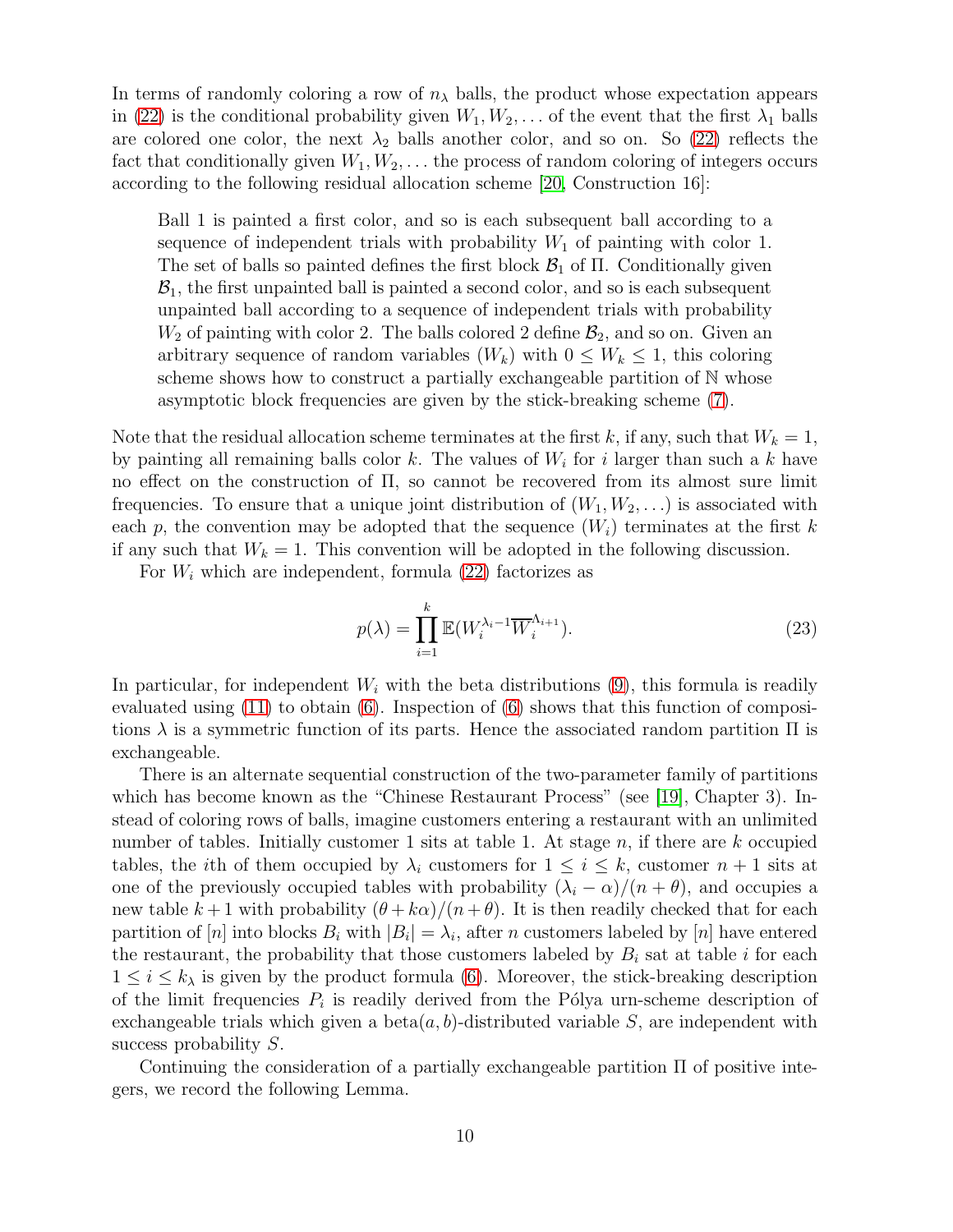Lemma 7 *Let* Π *be a partially exchangeable random partition of* N *with partition probability function* p, and with blocks  $\mathcal{B}_1, \mathcal{B}_2, \ldots$  and residual frequencies  $W_1, W_2, \ldots$  such that W<sup>1</sup> < 1 *almost surely. Let* Π′ *denote the partition of* N *derived from* Π *by deletion of the block*  $\mathcal{B}_1$  *containing* 1 *and re-labeling of*  $\mathbb{N} - \mathcal{B}_1$  *by the increasing bijection with*  $\mathbb{N}$ *. Then the following hold:*

(i) *The partition* Π ′ *is partially exchangeable, with partition probability function*

<span id="page-10-1"></span>
$$
p'(\lambda_2, \ldots, \lambda_k) = \sum_{\lambda_1=1}^{\infty} {\lambda_1 + \ldots + \lambda_k - 2 \choose \lambda_1 - 1} p(\lambda_1, \lambda_2, \ldots, \lambda_k)
$$
 (24)

*and residual frequencies*  $W_2, W_3, \ldots$ 

- (ii) If  $\Pi$  *is exchangeable, then so is*  $\Pi'$ *.*
- (iii) *For*  $1 \leq m \leq n$

<span id="page-10-0"></span>
$$
q(n : m) := \mathbb{P}(\mathcal{B}_1 \cap [n] = [m]) = \mathbb{E}(W_1^{m-1} \overline{W}_1^{n-m}),
$$
\n(25)

*and there is the addition rule*

<span id="page-10-5"></span>
$$
q(n : m) = q(n + 1 : m + 1) + q(n + 1 : m).
$$
 (26)

(iv) Let  $T_n := \inf\{m : |[n+m] \setminus \mathcal{B}_1| = n\}$  which is the number of balls of the first color *preceding the* n*th ball not of the first color. Then*

<span id="page-10-2"></span>
$$
\mathbb{P}(T_n = m) = \binom{m+n-2}{m-1} q(n+m:m),\tag{27}
$$

*and consequently*

$$
\sum_{m=1}^{\infty} {m+n-2 \choose m-1} q(n+m:m) = 1.
$$
 (28)

*Proof.* Formula [\(25\)](#page-10-0) is read from the general construction of  $\mathcal{B}_1$  given  $W_1$  by assigning each  $i \geq 2$  to  $\mathcal{B}_1$  independently with the same probability  $W_1$ . The formulas [\(24\)](#page-10-1) and [\(27\)](#page-10-2) are then seen to be marginalizations of the following expression for the joint distribution of  $T_n$  and  $\Pi'_n$ , the restriction of  $\Pi'$  to  $[n]$ :

<span id="page-10-3"></span>
$$
\mathbb{P}(T_n = m, \Pi'_n = (C_1, \dots, C_{k-1})) = {m+n-2 \choose m-1} q(n+m:m) p(m, |C_1|, \dots, |C_{k-1}|)
$$
 (29)

for every partition  $(C_1, \ldots, C_{k-1})$  of [n]. To check [\(29\)](#page-10-3), observe that the event in question occurs if and only if  $\Pi_{n+m} = (B_1, \ldots, B_k)$  for some blocks  $B_i$  with  $|B_1| = m$  and  $|B_i| =$  $|C_{i-1}|$  for  $2 \le i \le k$ . Once  $B_1$  is chosen, each  $B_i$  for  $2 \le i \le k$  is the image of  $C_{i-1}$  via the increasing bijection from [n] to  $[n+m] \setminus B_1$ . For prescribed  $C_{i-1}, 2 \leq i \leq k$ , the choice of  $B_1 \subset [n+m]$  is arbitrary subject to the constraint that  $1 \in B_1$  and  $n+m \notin B_1$ . The number of choices is the binomial coefficient in [\(29\)](#page-10-3), so the conclusion is evident.  $\square$ 

<span id="page-10-4"></span>The connection between Theorem [3](#page-6-0) and Corollary [4](#page-7-2) is established by the following Lemma: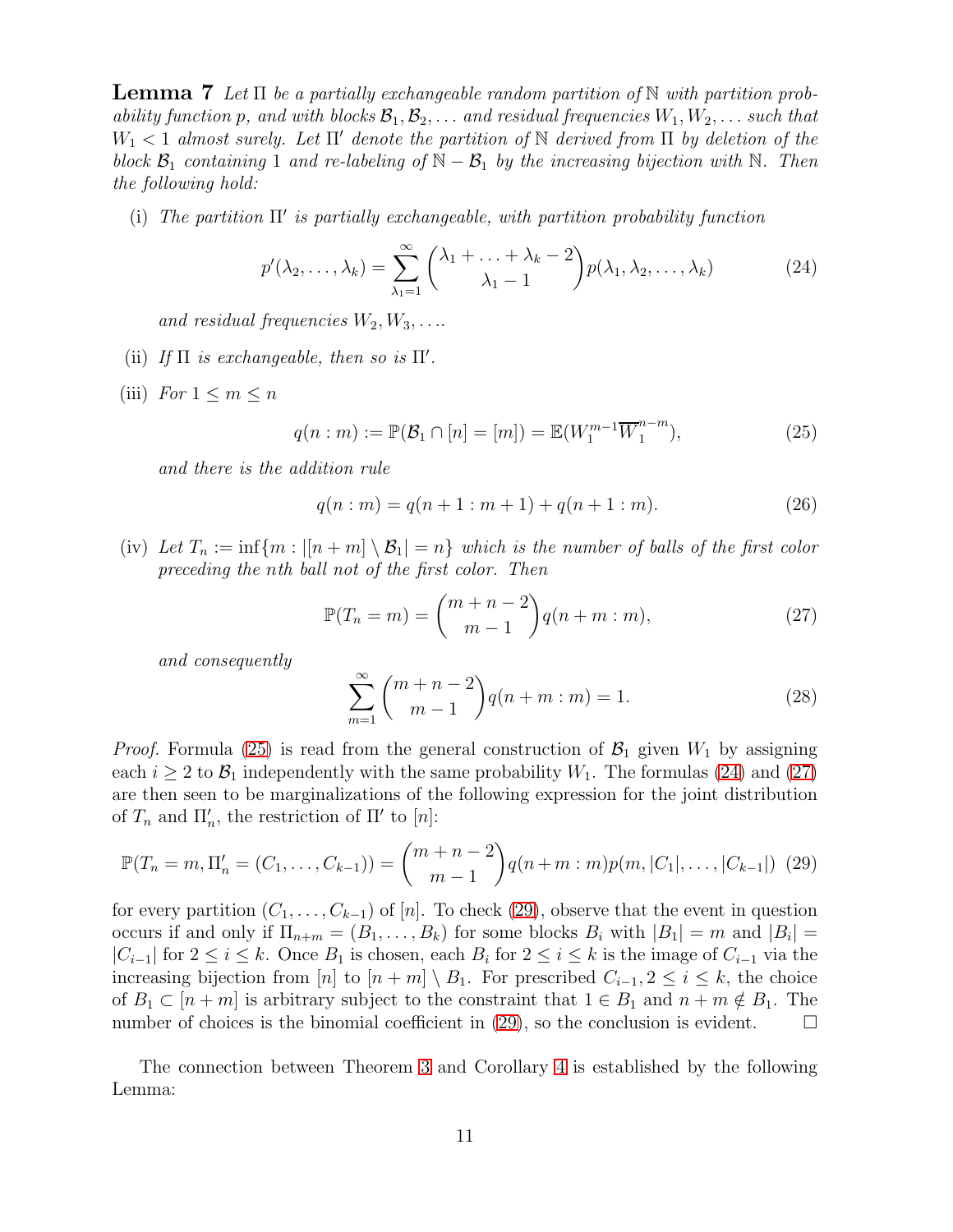Lemma 8 *Let* Π *be a partially exchangeable partition of* N *with residual frequencies* W<sup>i</sup> *such that*  $\mathbb{P}(W_1 < 1) = 1$ *, with the convention that the sequence terminates at the first* k *(if any)* such that  $W_k = 1$ , so the joint distribution of  $(W_i)$  is determined uniquely by the *partition probability function* p of  $\Pi$ , and vice versa, according to formula [\(22\)](#page-8-2). For  $\mathcal{B}_1$ *the first block of*  $\Pi$  *with frequency*  $W_1$ *, let*  $\Pi'$  *be derived from*  $\Pi$  *by deleting block*  $\mathcal{B}_1$  *and relabeling the remaining elements as in* Lemma [7](#page-9-0)*. The following four conditions on* Π *are equivalent:*

- (i)  $W_1$  *is independent of*  $(W_2, W_3, \ldots)$ *.*
- (ii) *The partition probability function* p *of* Π *admits a factorization of the following form, for all compositions*  $\lambda$  *of positive integers with*  $k > 2$  *parts:*

<span id="page-11-3"></span>
$$
p(\lambda) = q(n_{\lambda} : \lambda_1) p'(\lambda_2, \dots, \lambda_k)
$$
\n(30)

for some non-negative functions  $q(n : m)$  and  $p'(\lambda_2, \ldots, \lambda_k)$ .

- (iii) *For each*  $1 \leq m < n$ , the conditional distribution of  $\prod_{n=m}^{\prime}$  given  $|\mathcal{B}_1 \cap [n]| = m$ *depends only on*  $n - m$ .
- (iv) The random set  $\mathcal{B}_1$  *is independent of the random partition*  $\Pi'$  *of*  $\mathbb{N}$ *.*

*Finally, if these conditions hold, then* (ii) *holds in particular for* q(n : m) *as in* [\(25\)](#page-10-0) *and*  $p'(\lambda_2, \ldots, \lambda_k)$  the partition probability function of  $\Pi'$ .

*Proof.* That (i) implies (ii) is immediate by combination of the moment formula [\(22\)](#page-8-2), [\(24\)](#page-10-1) and [\(25\)](#page-10-0). Conversely, if (ii) holds for some  $q(n : m)$  and  $p'(\lambda_2, \ldots, \lambda_k)$ , Lemma [7](#page-9-0) implies easily that (ii) holds for  $q$  and  $p'$  as in that Lemma. So (ii) gives a formula of the form

<span id="page-11-1"></span>
$$
\mathbb{E}[f(W_1)g(W_2, W_3, \ldots)] = \mathbb{E}[f(W_1)]\mathbb{E}[g(W_2, W_3, \ldots)],
$$
\n(31)

where g ranges over a collection of bounded measurable functions whose expectations determine the law of  $W_2, W_3, \ldots$ , and for the g associated with  $\lambda_2, \ldots, \lambda_k$ , the function  $f(w)$ ranges over the polynomials  $w^{m-1}(1-w)^n$  where  $m = \lambda_1 \in \mathbb{N}$  and  $n = n_{\lambda} - \lambda_1 = \sum_{j=2}^k \lambda_j$ . But linear combinations of these polynomials can be used to uniformly approximate any bounded continuous function of w on  $[0, 1]$  which vanishes in a neighbourhood of 1. It follows that [\(31\)](#page-11-1) holds for all such f, for each  $g$ , hence the full independence condition (i). Lastly, the equivalence of (ii), (iii) and (iv) is easily verified.  $\Box$ 

#### <span id="page-11-0"></span>4 Exchangeable Partitions

<span id="page-11-2"></span>For a block B of a random partition  $\Pi_n$  of  $[n]$  with  $|B| = m$ , let  $\Pi_n \setminus B$  denote the partition of  $[n-m]$  obtained by first deleting the block B of  $\Pi_n$ , then mapping the restriction of  $\Pi_n$  to  $[n] \setminus B$  to a partition of  $[n-m]$  via the increasing bijection between  $[n] \setminus B$  and  $[n-m]$ . In terms of a coloring of n balls in a row, this means deleting all m balls of some color, then closing up the gaps between remaining balls, to obtain a coloring of  $n - m$ balls in a row. Theorem [3](#page-6-0) can be formulated a little more sharply as follows: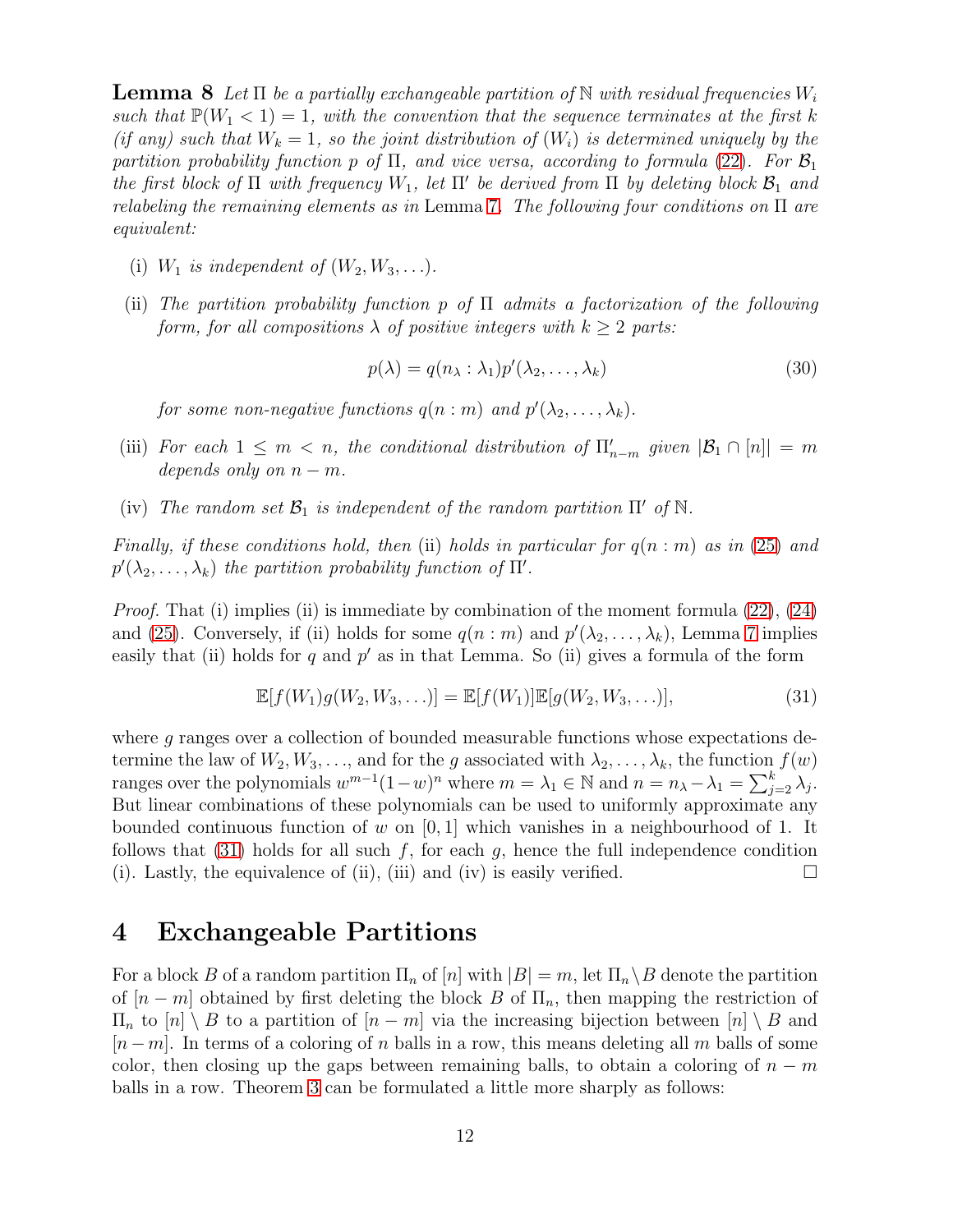**Theorem 9** *Among all exchangeable partitions*  $(\Pi_n)$  *of positive integers with EPPF* p *subject to* [\(15\)](#page-6-2)*, the extended two-parameter family is characterized by the following property:*

*if*  $\mathcal{B}_{n1}$  *denotes the random block of*  $\Pi_n$  *containing* 1*, then for each*  $1 \leq m < n$ *, conditionally given*  $\mathcal{B}_{n1}$  *with*  $|\mathcal{B}_{n1}| = m$ *, the partition*  $\Pi_n \setminus \mathcal{B}_{n1}$  *has the same* distribution as  $\Pi'_{n-m}$  for some sequence of partitions  $\Pi'_{1}, \Pi'_{2}, \ldots$  which does not *depend on* n*.*

*Moreover, if*  $(\Pi_n)$  *is an*  $(\alpha, \theta)$  *partition, then we can take for*  $(\Pi'_n)$  *the exchangeable*  $(\alpha, \theta + \theta)$  $\alpha$ ) *partition of* N.

For an arbitrary partition  $\Pi_n$  of  $[n]$  with blocks listed in the order of appearance, define  $J_n$  as the index of the block containing an element chosen from [n] uniformly at random, independently of  $\Pi_n$ . We call the block  $\mathcal{B}_{nJ_n}$  a *size-biased pick* from the sequence of blocks. Note that this definition agrees with [\(4\)](#page-4-3) in the sense that the number  $|\mathcal{B}_{nJ_n}|/n$  is a sizebiased pick from the numerical sequence  $(|\mathcal{B}_{nj}|/n, j = 1, 2, ...)$ , because given a sequence of blocks of partition  $\Pi_n$  the value  $J_n = j$  is taken with probability  $|\mathcal{B}_{nj}|/n$ . Assuming  $\Pi_n$ exchangeable, the size of the block  $|\mathcal{B}_{n1}|$  has the same distribution as  $|\mathcal{B}_{nJ_n}|$  conditionally given the ranked sequence of block-sizes, and the reduced partitions  $\Pi_n \backslash \mathcal{B}_{n1}$  and  $\Pi_n \backslash \mathcal{B}_{nJ_n}$ also have the same distributions. The equivalence of Theorem [3](#page-6-0) and Theorem [9](#page-11-2) is evident from these considerations.

We turn to the proof of Theorem [9.](#page-11-2) The condition considered in Theorem [9](#page-11-2) is just that considered in Lemma [8\(](#page-10-4)iii), so we can work with the equivalent factorization condition [\(30\)](#page-11-3). We now invoke the symmetry of the EPPF for an exchangeable Π. Suppose that an EPPF  $p$  admits the factorization [\(30\)](#page-11-3), and re-write the identity (30) in the form

$$
p(m, \lambda) = \frac{q(|\lambda| + m : m)}{q(|\lambda| + 1 : 1)} p(1, \lambda).
$$

For this expression we must have non-zero denominator, but this is assured by  $\mathbb{P}(0 <$  $W_1$  < 1) > 0, which is implied by the regularity condition [\(15\)](#page-6-2). Instead of part m in  $p(m, \lambda)$ , we have now 1 in  $p(1, \lambda)$ . But p is symmetric, hence we can iterate, eventually reducing each part to 1.

Let  $\lambda = (\lambda_1, \ldots, \lambda_k)$  be a generic composition, and denote  $\Lambda_j = \lambda_j + \cdots + \lambda_k$  the tail sums, thus  $\Lambda_1 = |\lambda|$ . Iteration yields

<span id="page-12-0"></span>
$$
p(\lambda) = \frac{q(\Lambda_1 : \lambda_1)}{q(1 + \Lambda_2 : 1)} \frac{q(1 + \Lambda_2 : \lambda_2)}{q(2 + \Lambda_3 : 1)} \cdots \frac{q(k - 2 + \Lambda_{k-1} : \lambda_{k-1})}{q(k - 1 + \Lambda_k : 1)} \frac{q(k - 1 + \Lambda_k : \lambda_k)}{q(k : 1)} p(1^k),
$$
\n(32)

<span id="page-12-1"></span>where  $p(1^k)$  is the probability of the singleton partition of [k]. This leads to the following lemma, which is a simplification of [\[21,](#page-27-1) Lemma 12]:

Lemma 10 *Suppose that an EPPF* p *satisfies the factorization condition* [\(30\)](#page-11-3) *and the regularity condition* [\(15\)](#page-6-2)*. Then*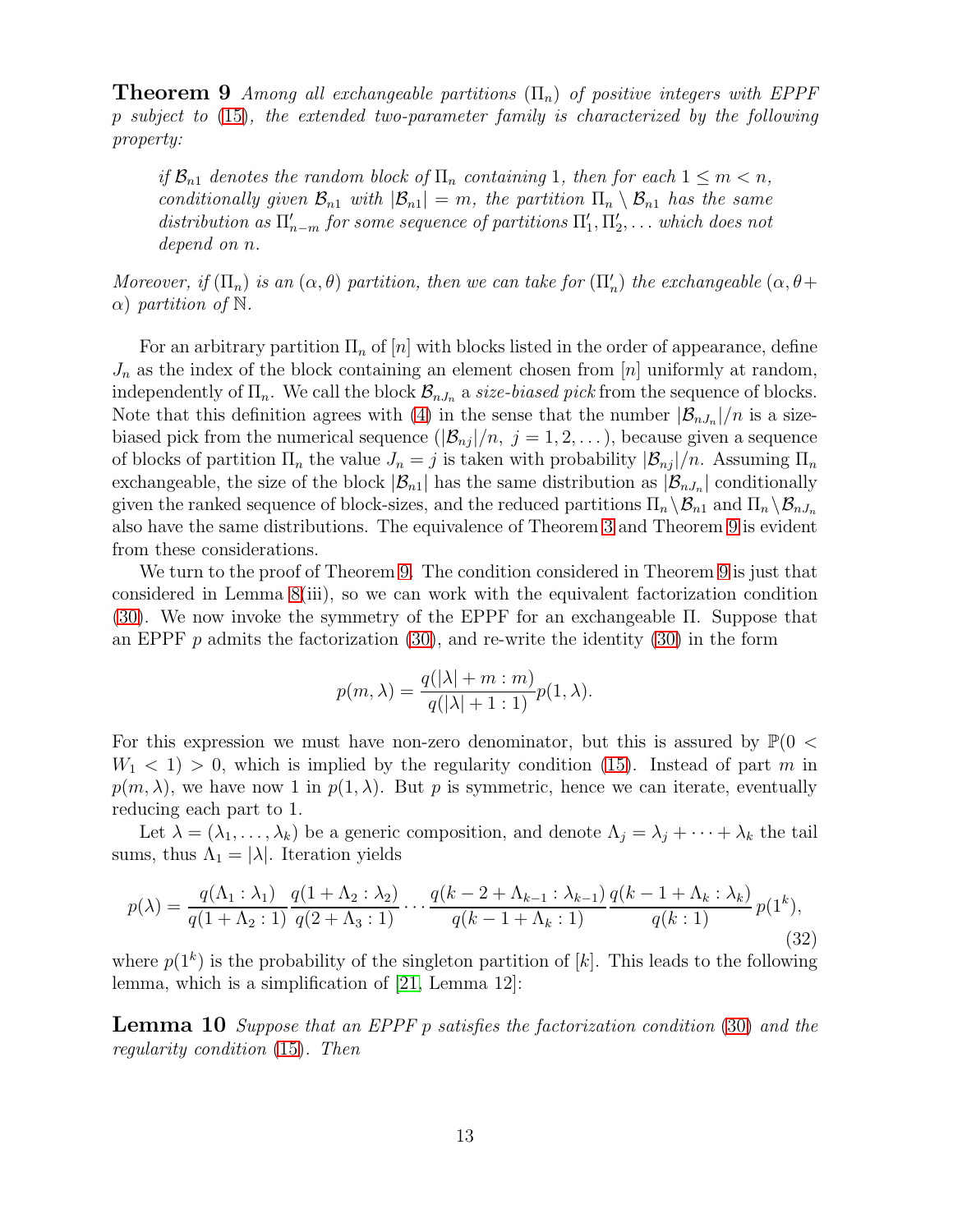(i) *either*

$$
q(n : m) = \frac{(a)_{m-1}(b)_{n-m}}{(a+b)_{n-1}}
$$

*for some*  $a, b > 0$ *, corresponding to*  $W_1$  *with beta* $(a, b)$  *distribution,* 

(ii) *or*

$$
q(n : m) = c^{m-1}(1 - c)^{n-m}
$$

*for some*  $0 < c < 1$ *, corresponding to*  $W_1 = c$ *, in which case necessarily*  $c = 1/M$ *for some*  $M \geq 3$ *.* 

*Proof.* By symmetry and the assumption that  $p(2, 2, 1) > 0$ , it is easily seen from Kingman's paintbox representation that for each  $m = 1, 2, \ldots$  there is some composition  $\mu$  of m such that

$$
p(3,2,\mu) = p(2,3,\mu) > 0,
$$

where for instance  $(3, 2, \mu)$  means the composition of  $5 + m$  obtained by concatenation of  $(3, 2)$  and  $\mu$ . Indeed, it is clear that one can take either  $\mu = 1^m$  or  $\mu$  to be a single part of size  $m$ , according to whether the probability of at least three non-zero frequencies is zero or greater than zero. Applying [\(32\)](#page-12-0) for suitable  $k \geq 3$  with  $p(1^k) > 0$ , and cancelling some common factors of the form  $q(n', m')$ , which are all strictly positive because  $p(2, 2, 1) > 0$ implies  $\mathbb{P}(0 < W_1 < 1) > 0$ , we see that for every  $m = 1, 2, \ldots$ 

<span id="page-13-0"></span>
$$
\frac{q(m+5:3)q(m+3:2)}{q(m+3:1)} = \frac{q(m+5:2)q(m+4:3)}{q(m+4:1)}.
$$
\n(33)

.

We have by the addition rule [\(26\)](#page-10-5)

$$
q(m+1:2) = q(m:1) - q(m+1:1), \quad q(m+2:3) = q(m:1) - 2q(m+1:1) + q(m+2:1),
$$

and introducing variables  $x_m = q(m:1), n = m + 2$ 

$$
\frac{(x_{n+1} - 2x_{n+2} + x_{n+3})(x_n - x_{n+1})}{x_{n+1}} = \frac{(x_{n+2} - x_{n+3})(x_n - 2x_{n+1} + x_{n+2})}{x_{n+2}}
$$

The recursion is homogeneous, to pass to inhomogeneous variables divide both sides of the equality by  $x_n$ , then set  $y_n := x_{n+1}/x_n$  and rewrite as

$$
(1 - 2y_{n+1} + y_{n+2}y_{n+1})(1 - y_n) = (1 - y_{n+2})(1 - 2y_n + y_ny_{n+1}),
$$

which simplifies as

$$
-2y_{n+1} + y_{n+1}y_{n+2} + y_ny_{n+1} = -y_n - y_{n+2} + 2y_ny_{n+2}.
$$

Finally, use substitution

$$
y_n = 1 - \frac{1}{z_n}
$$

to arrive at

$$
\frac{z_n - 2z_{n+1} + z_{n+2}}{z_n z_{n+1} z_{n+2}} = 0.
$$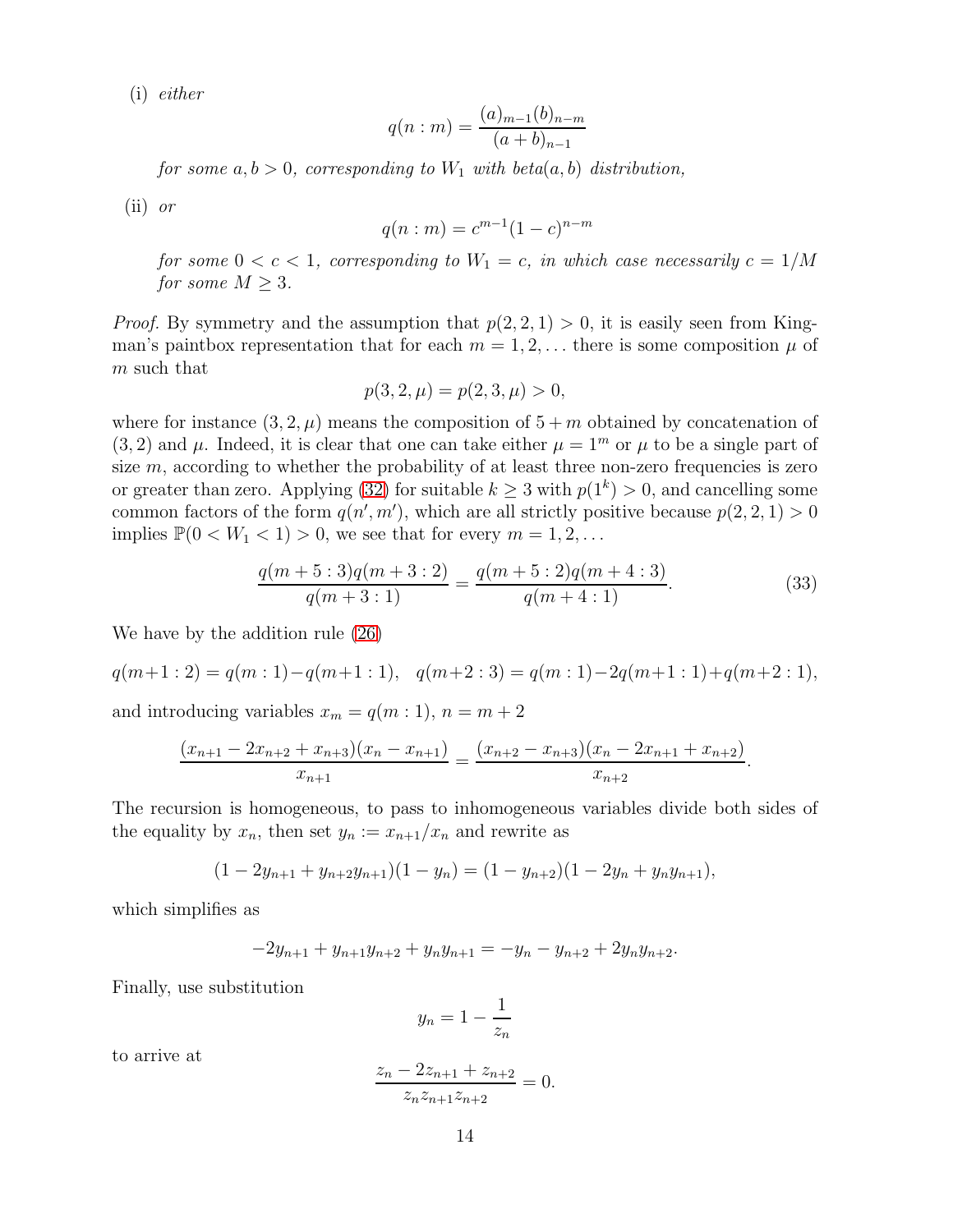From this,  $z_n$  is a linear function of n, which must be nondecreasing to agree with  $0 <$  $y_n < 1$ .

If  $z_n$  is not constant, then going back to  $x_n$ 's we obtain

$$
q(n:1) = c_0 \frac{(b)_{n-1}}{(a+b)_{n-1}}, \quad n \ge 3,
$$

for some  $a, b, c_0$ , where the factor  $c_0$  appears since the relation [\(33\)](#page-13-0) is homogeneous. It is seen from the moments representation

$$
q(n:1) = \int_{[0,1]} (1-x)^{n-1} \mathbb{P}(P_1 \in dx), \quad n \ge 3,
$$

that when  $a, b$  are fixed, the factor  $c_0$  is determined from the normalization by choosing a value of  $\mathbb{P}(P_1 = 1)$ . The condition  $p(n) \to 0$  means that  $\mathbb{P}(P_1 = 1) = 0$ , in which case  $c_0 = 1$  and the distribution of  $P_1$  is beta $(a, b)$  with some positive  $a, b$ .

If  $(z_n, n \geq 3)$  is a constant sequence, then  $q(n:1)$  is a geometric progression, and a similar argument shows that the case (ii) prevails. That  $c = 1/M$  for some  $M \geq 3$  is quite obvious: the only way that a size-biased choice of a frequency can be constant is if there are M equal frequencies for some  $M \geq 1$ . The regularity assumption [\(15\)](#page-6-2) rules out the cases  $M = 1, 2$ .

 $\Box$ 

**Proof of Theorem [9](#page-11-2)** In the case (i) of Lemma [10,](#page-12-1) substituting in [\(32\)](#page-12-0) yields

$$
\frac{p(\lambda)}{p(1^k)} = \frac{(a)_{\lambda_1-1}(b)_{\Lambda_2}}{(a+b)_{\Lambda_1-1}} \frac{(a+b)_{\Lambda_2}(a)_{\lambda_2-1}(b)_{\Lambda_3+1}}{(a+b)_{\Lambda_2}} \frac{(a+b)_{\Lambda_3+1}}{(b)_{\Lambda_3+1}} \cdots \frac{(a)_{\lambda_k-1}(b)_{k-1}}{(a+b)_{\Lambda_k+k-2}} \frac{(a+b)_{k-1}}{(b)_{k-1}},
$$

provided  $p(1^k) > 0$ . After cancellation this becomes

$$
\frac{p(\lambda)}{p(1^k)} = \frac{(a+b)_{k-1}}{(a+b)_{n-1}} \prod_{j=1}^k (a)_{\lambda_j - 1},
$$

where  $n = \Lambda_1 = \lambda_1 + \ldots + \lambda_k = |\lambda|$ . Specializing,

$$
\frac{p(2,1^{k-1})}{p(1^k)} = \frac{a}{a+b+k-1}
$$

and using the addition rule [\(20\)](#page-8-1)

$$
p(1^k) = kp(2, 1^{k-1}) + p(1^{k+1}),
$$

we obtain the recursion

$$
\frac{p(1^{k+1})}{p(1^k)} = \frac{a+b+k(1-a)-1}{a+b+k-1}, \quad p(1) = 1.
$$

Now [\(6\)](#page-4-1) follows readily by re-parametrisation  $\theta = a + b - 1$ ,  $\alpha = 1 - a$ .

The case (ii) of Lemma [10](#page-12-1) is even simpler, as it is immediate that  $W_1 = 1/M$  implies that the partition is generated as if by coupon collecting with M equally frequent coupons.  $\Box$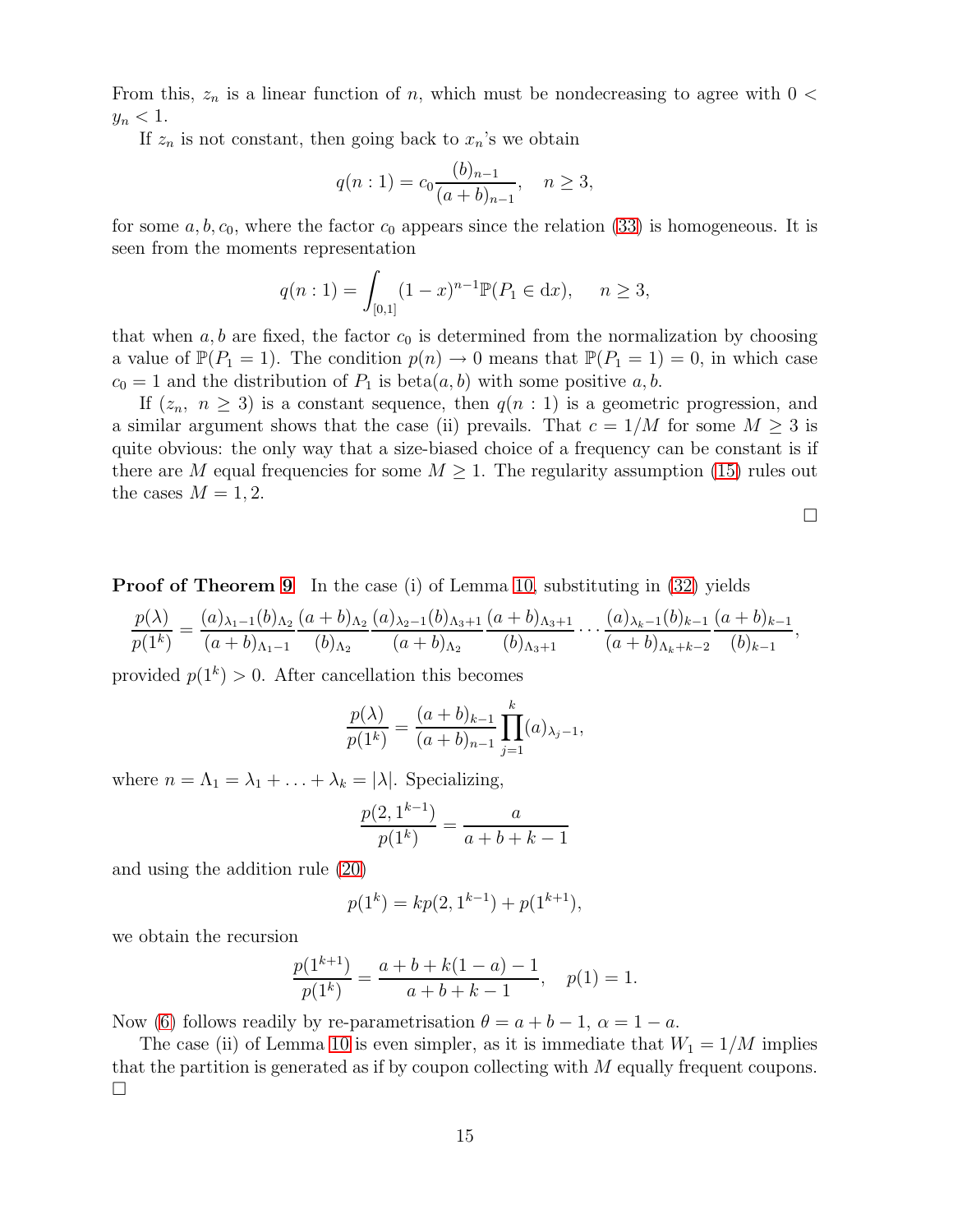Proof of Corollary [4](#page-7-2) As observed earlier, Corollary [4](#page-7-2) characterizing the extended two-parameter family by the condition that

<span id="page-15-0"></span>
$$
W_1 \text{ and } (W_2, W_3, \ldots) \text{ are independent } (34)
$$

can be read from Theorem [9](#page-11-2) and Lemma [8.](#page-10-4) We find it interesting nonetheless to provide another proof of Corollary [4](#page-7-2) based on analysis of the limit frequencies rather than the EPPF. This was in fact the first argument we found, without which we might not have persisted with the algebraic approach of the previous section.

Suppose then that  $W_1, W_2, W_3, \ldots$  is the sequence of residual fractions associated with an EPPF p, and that [\(34\)](#page-15-0) holds. The symmetry condition  $p(r+1, s+1) = p(s+1, r+1)$ and the moment formula [\(22\)](#page-8-2) give

<span id="page-15-1"></span>
$$
\mathbb{E}(W_1^r \overline{W}_1^{s+1}) \mathbb{E}(W_2^s) = \mathbb{E}(W_1^s \overline{W}_1^{r+1}) \mathbb{E}(W_2^r)
$$
\n(35)

for non-negative integers r and s. Setting  $r = 0$ , this expresses moments of  $W_2$  in terms of the moments of  $W_1$ . So the distribution of  $W_1$  determines that of  $W_2$ . Assume now the regularity condition [\(15\)](#page-6-2). According to Lemma [10](#page-12-1) we are reduced either to the case with M equal frequencies with sum 1, or to the case where  $W_1$  has a beta distribution, and hence so does  $W_2$ , by consideration of  $(35)$ . There is nothing more to discuss in the first case, so we assume for the rest of this section that

<span id="page-15-2"></span>each of  $W_1$  and  $W_2$  has a non-degenerate beta distribution, with possibly different parameters. (36)

Recall that

$$
P_1 = W_1
$$
 and  $P_2 = (1 - W_1)W_2$ .

As observed in [\[21\]](#page-27-1),

the conditional distribution of  $(P_3, P_4, \ldots)$  given  $P_1$  and  $P_2$  depends symmetrically on  $P_1$  and  $P_2$ .

This can be seen from Kingman's paintbox representation, which implies that conditionally given  $P_1^{\downarrow}$  $P_1^{\downarrow}, P_2^{\downarrow}, \ldots$ , as well as  $P_1$  and  $P_2$ , the sequence  $(P_3, P_4, \ldots)$  is derived by a process of random sampling from the frequencies  $(P_i^{\downarrow})$  $P_i^{\downarrow}$ ) with the terms  $P_1$  and  $P_2$  deleted. No matter what  $(P_i^{\downarrow})$  $P_i^{\downarrow}$  this process depends symmetrically on  $P_1$  and  $P_2$ , so the same is true without the extra conditioning on  $(P_i^{\downarrow})$  $i^{\downarrow}$ ).

Since  $P_1 + P_2$  is a symmetric function of  $P_1$  and  $P_2$ , and  $(W_3, W_4, ...)$  is a measurable function of  $P_1 + P_2$  and  $(P_3, P_4, \ldots)$ ,

the conditional distribution of  $W_3, W_4, \ldots$  given  $(P_1, P_2)$  depends symmetrically on  $P_1$  and  $P_2$ .

The condition that  $W_1$  is independent of  $(W_2, W_3, W_4, \ldots)$  implies easily that

 $W_1$  is conditionally independent of  $(W_3, W_4, \ldots)$  given  $W_2$ .

Otherwise put:

 $P_1$  is conditionally independent of  $(W_3, W_4, ...)$  given  $P_2/(1 - P_1)$ ,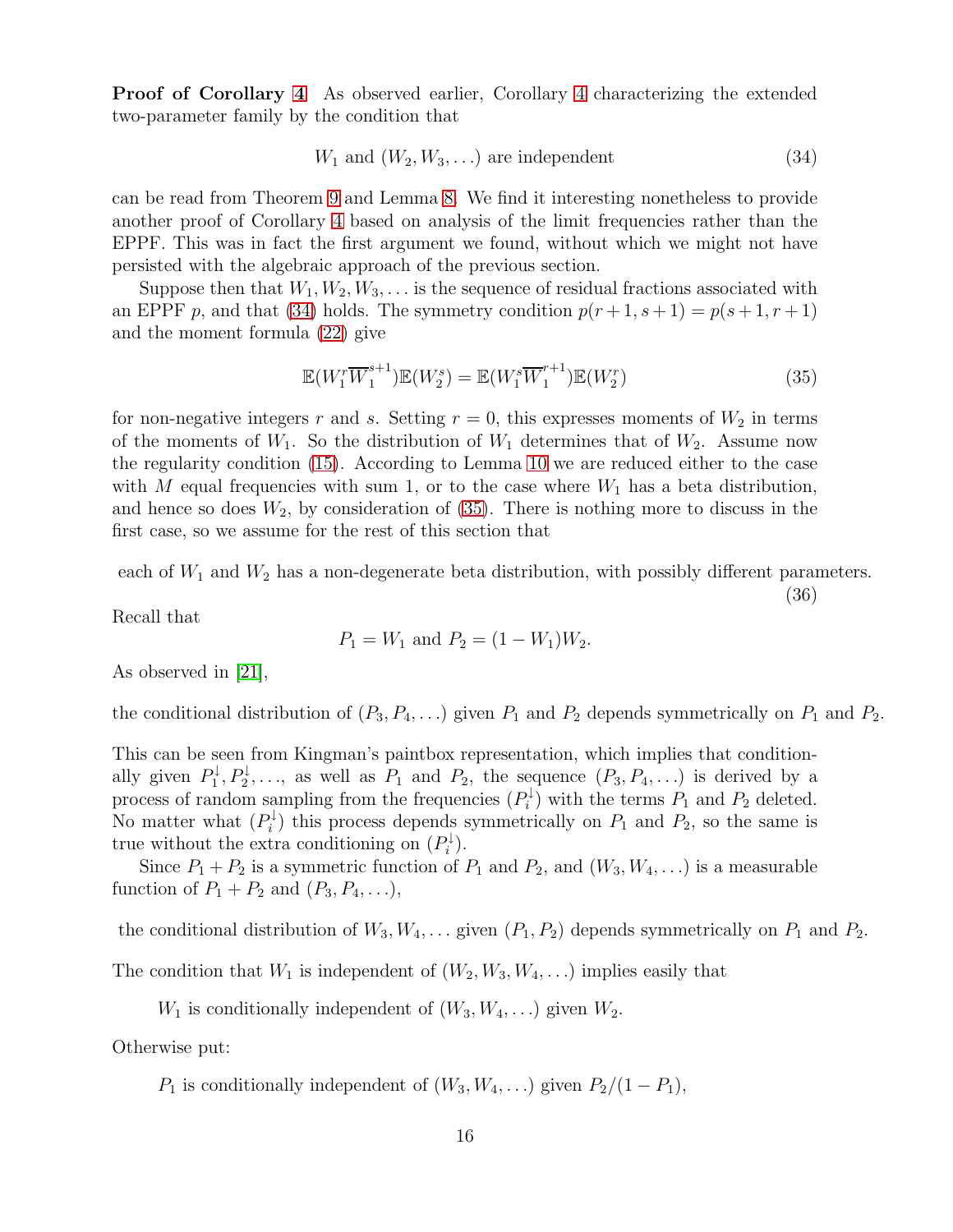hence by the symmetry discussed above

 $P_2$  is conditionally independent of  $(W_3, W_4, ...)$  given  $P_1/(1 - P_2)$ .

Let  $X := P_2/(1 - P_1)$ ,  $Y := P_1/(1 - P_2)$  and  $Z := (W_3, W_4, \ldots)$ . Then we have both

<span id="page-16-1"></span>
$$
X \text{ is conditionally independent of } Z \text{ given } Y,
$$
\n
$$
(37)
$$

and

<span id="page-16-2"></span>
$$
Y \text{ is conditionally independent of } Z \text{ given } X,
$$
\n
$$
(38)
$$

from which it follows under suitable regularity conditions (see Lemma [11](#page-16-0) below) that

<span id="page-16-3"></span>
$$
(X, Y) \text{ is independent of } Z,\tag{39}
$$

meaning in the present context that

<span id="page-16-4"></span>
$$
W_1, W_2 \text{ and } (W_3, W_4, \ldots) \text{ are independent.}
$$
\n
$$
(40)
$$

Lauritzen [\[16,](#page-27-13) Proposition 3.1] shows that [\(37\)](#page-16-1) and [\(38\)](#page-16-2) imply [\(39\)](#page-16-3) under the assumption that  $(X, Y, Z)$  has a positive and continuous joint density relative to a product measure. From [\(36\)](#page-15-2) and strict positivity of the beta densities on  $(0, 1)$ , we see that  $(X, Y)$  has a strictly positive and continuous density relative to Lebesgue measure on  $(0, 1)^2$ . We are not in a position to assume that  $(X, Y, Z)$  has a density relative to a product measure. However, the passage from [\(37\)](#page-16-1) and [\(38\)](#page-16-2) to [\(39\)](#page-16-3) is justified by Lemma [11](#page-16-0) below without need for a trivariate density. So we deduce that [\(40\)](#page-16-4) holds. By Lemma [7,](#page-9-0)  $(W_2, W_3, \ldots)$ is the sequence of residual fractions of an exchangeable partition  $\Pi'$ , and  $W_2$  has a beta density. So either  $W_3 = 1$  and we are in the case [\(12\)](#page-5-2) with  $M = 3$ , or  $W_3$  has a beta density, and the previous argument applies to show that

 $W_1, W_2, W_3$  and  $(W_4, W_5, ...)$  are independent.

Continue by induction to conclude the independence of  $W_1, W_2, \ldots W_k$  for all k such that  $p(1^k) > 0.$  $) > 0.$ 

<span id="page-16-0"></span>Lemma 11 *Let* X, Y *and* Z *denote random variables with values in arbitrary measurable spaces, all defined on a common probability space, such that* [\(37\)](#page-16-1) *and* [\(38\)](#page-16-2) *hold. If the joint distribution of the pair*  $(X, Y)$  *has a strictly positive probability density relative to some product probability measure, then* [\(39\)](#page-16-3) *holds.*

*Proof.* Let  $p(X, Y)$  be a version of  $\mathbb{P}(Z \in B | X, Y)$  for B a measurable set in the range of Z. By standard measure theory (e.g. Kallenberg [\[10,](#page-26-8) 6.8]) the first conditional independence assumption gives  $\mathbb{P}(Z \in B | X, Y) = \mathbb{P}(Z \in B | X)$  a.s. so that

 $p(X, Y) = g(X)$  a.s. for some measurable function g.

Similarly from the second conditional independence assumption,

 $p(X, Y) = h(Y)$  a.s. for some measurable function h,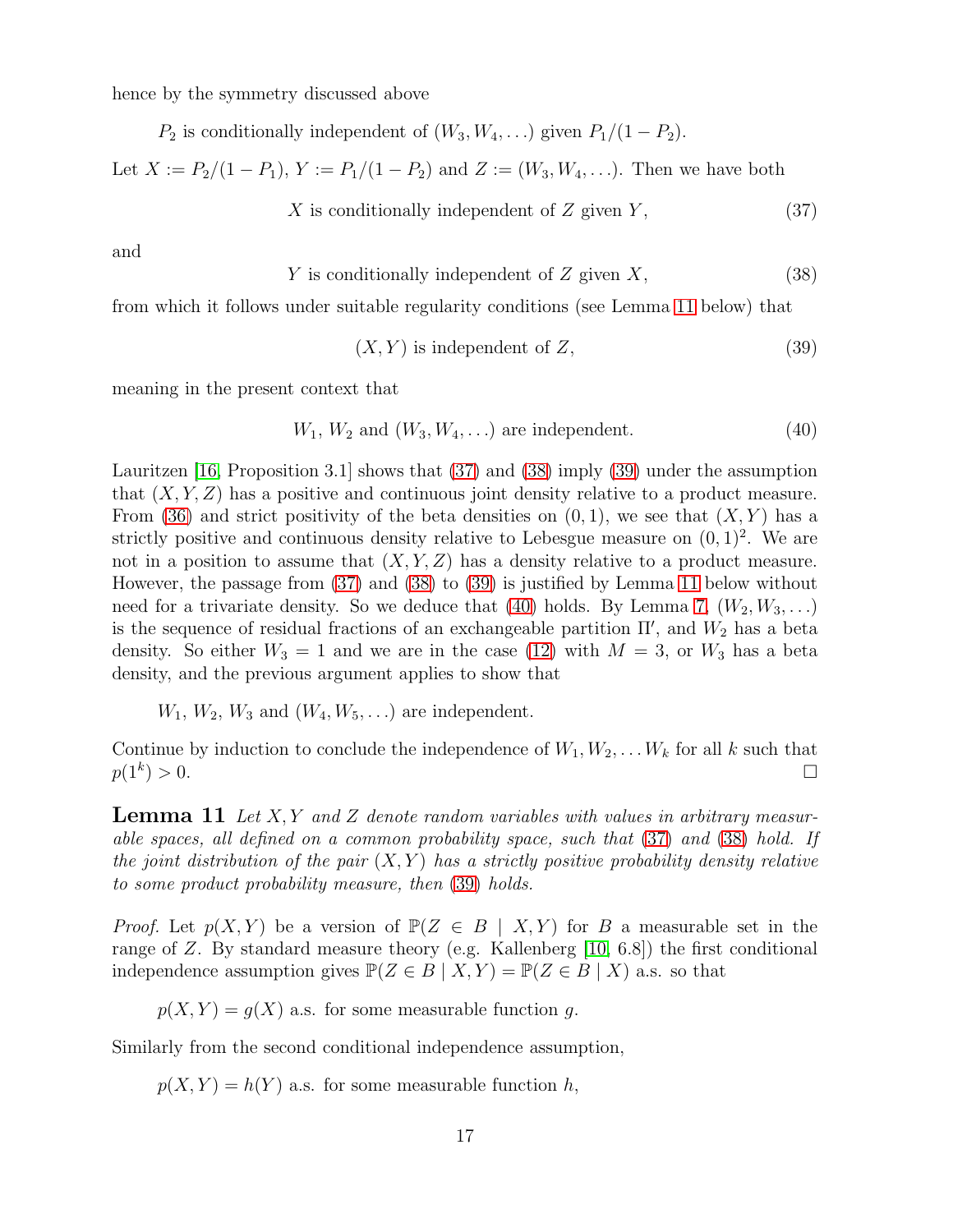and we wish to conclude that

 $p(X, Y) = c$  a.s. for some constant c.

To complete the argument it suffices to draw this conclusion from the above two assumptions about a jointly measurable function p, with  $(X, Y)$  the identity map on the product space of pairs  $\mathcal{X} \times \mathcal{Y}$ , and the two almost sure equalities holding with respect to some probability measure  $P$  on this space, with  $P$  having a strictly positive density relative to a product probability measure  $\mu \otimes \nu$ . Fix  $u \in (0,1)$ , from the previous assumptions it follows that

<span id="page-17-1"></span>
$$
\{p(X,Y) > u\} = \{X \in A_u\} = \{Y \in C_u\} \quad \text{a.s.} \tag{41}
$$

for some measurable sets  $A_u$ ,  $C_u$ , whence

<span id="page-17-2"></span>
$$
\{p(X,Y) > u\} = \{X \in A_u\} \cap \{Y \in C_u\} \quad \text{a.s.,}
$$
\n(42)

where the almost sure equalities hold both with respect to the joint distribution  $P$  of  $(X, Y)$ , and with respect to a product probability measure  $\mu \otimes \nu$  governing  $(X, Y)$ . But under  $\mu \otimes \nu$  the random variables X and Y are independent. So if  $q := (\mu \otimes \nu)(p(X, Y))$ u), then [\(41\)](#page-17-1) and [\(42\)](#page-17-2) imply that  $q = q^2$ , so  $q = 0$  or  $q = 1$ . Thus  $p(X, Y)$  is constant a.s. with respect to  $\mu \otimes \nu$ , hence also constant with respect to P.

## <span id="page-17-0"></span>5 The deletion property without the regularity condition

Observe that the property required in Theorem [3](#page-6-0) is void if  $\pi_n$  happens to be the oneblock partition  $(n)$ . This readily implies that mixing with the trivial one-block partition 1 does not destroy the property. Therefore the 1-component may be excluded from the consideration, meaning that it is enough to focus on the case

$$
P_1 < 1 \text{ a.s., or equivalently } P_1^{\downarrow} < 1 \text{ a.s., or equivalently } \lim_{n \to \infty} p(n) = 0.
$$
 (43)

Suppose then that this condition holds, but that the first condition in [\(15\)](#page-6-2) does not hold, so that  $p(2, 2, 1) = 0$ . Then

$$
\mathbb{P}(P_2^{\downarrow} = 1 - P_1^{\downarrow} > 0) + \mathbb{P}(P_1^{\downarrow} < 1, P_2^{\downarrow} = 0) = 1.
$$

If both terms have positive probability then  $\mathbb{P}(W_2 = 1 | W_1 = 0) = 0$  but  $\mathbb{P}(W_2 = 1 | W_1 >$  $0 > 0$ , so the independence of  $W_1$  and  $W_2$  fails. Thus the independence forces either  $\mathbb{P}(P_2^{\downarrow} = 1 - P_1^{\downarrow} > 0) = 1$  or  $\mathbb{P}(P_1^{\downarrow} < 1, P_2^{\downarrow} = 0) = 1$ . The two cases are readily treated:

- (i) If  $\mathbb{P}(P_2^{\downarrow} = 1 P_1^{\downarrow} > 0) = 1$  then  $W_2 = 1$  a.s. and the independence trivially holds. This is the case when Π has two blocks almost surely.
- (ii) If  $\mathbb{P}(P_1^{\downarrow} < 1, P_2^{\downarrow} = 0) = 1$  and  $\mathbb{P}(P_1^{\downarrow} > 0) > 0$  then  $\mathbb{P}(W_2 > 0 | W_1 > 0) = 0$ but  $\mathbb{P}(W_2 > 0 | W_1 = 0) > 0$ , hence  $W_1$  and  $W_2$  are not independent. Therefore  $\mathbb{P}(P_1^{\downarrow} < 1, P_2^{\downarrow} = 0) = 1$  and the independence imply  $P_1^{\downarrow} = 0$  a.s., meaning that  $\Pi = 0$ .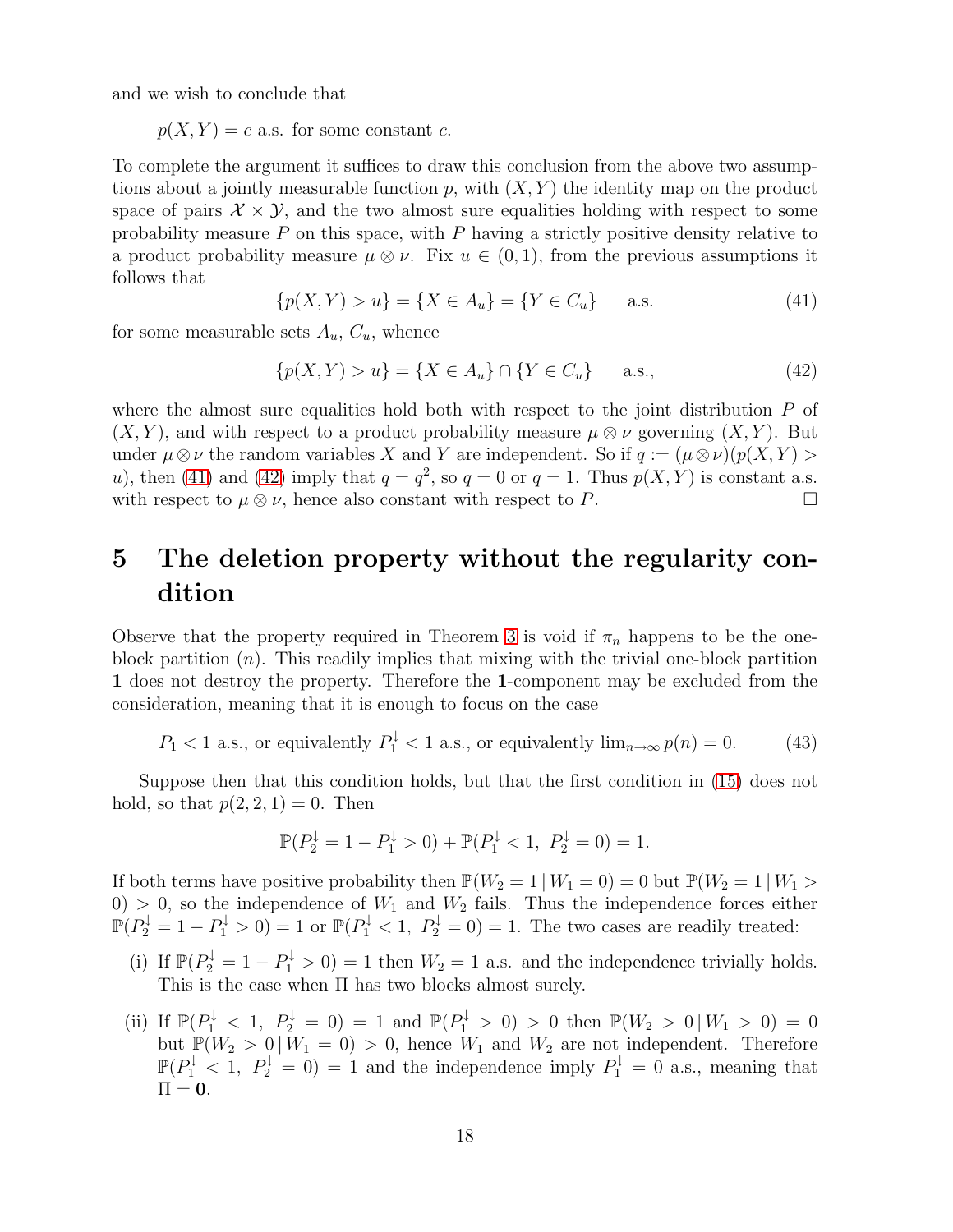We conclude that the most general exchangeable partition Π which has the property in Theorem [9](#page-11-2) is a two-component mixture, in which the first component is either a partition from the extended two-parameter family, or a two-block partition as in (i) above, or 0, and the second component is the trivial partition 1.

#### <span id="page-18-0"></span>6 Regeneration and  $\tau$ -deletion

In this section we partly survey and partly extend the results from [\[5,](#page-26-9) [6\]](#page-26-3) concerning characterizations of  $(\alpha, \theta)$  partitions by regeneration properties. As in Kingman's study of the regenerative processes [\[12\]](#page-26-4), subordinators (increasing Lévy processes) appear naturally in our framework of *multiplicative* regenerative phenomena. Following [\[6\]](#page-26-3), we call a partition structure  $(\pi_n)$  *regenerative* if

for each *n* it is possible to delete a randomly chosen part of  $\pi_n$  in such a way that for each  $0 < m < n$ , given the deleted part is of size m, the remaining parts form a partition of  $n - m$  with the same distribution as  $\pi_{n-m}$ .

In terms of an exchangeable partition  $\Pi = (\Pi_n)$  of N, the associated partition structure  $(\pi_n)$  is regenerative if and only if

for each *n* it is possible to select a random block  $\mathcal{B}_{nJ_n}$  of  $\Pi_n$  in such a way that for each  $0 < m < n$ , conditionally given that  $|\mathcal{B}_{nJ_n}| = m$  the partition  $\Pi_n \setminus \mathcal{B}_{nJ_n}$  of  $[n-m]$  is distributed according to the unconditional distribution of  $\Pi_{n-m}$ :

$$
(\Pi_n \setminus B_{nJ_n} \text{ given } |B_{nJ_n}| = m) \stackrel{d}{=} \Pi_{n-m} \tag{44}
$$

where  $\Pi_n \setminus \mathcal{B}_{nJ_n}$  is defined as in the discussion preceding Theorem [9.](#page-11-2) Moreover, there is no loss of generality in supposing further that the conditional distribution of  $J_n$  given  $\Pi_n$ is of the form

<span id="page-18-2"></span>
$$
\mathbb{P}(J_n = j | \Pi_n = \{B_1, \dots, B_k\}) = d(|B_1|, \dots, |B_k|; j)
$$
\n(45)

for some *symmetric deletion kernel* d, meaning a non-negative function of a composition  $\lambda$  of n and  $1 \leq j \leq k_{\lambda}$  such that

<span id="page-18-1"></span>
$$
d(\lambda_1, \lambda_2, \dots, \lambda_k; j) = d(\lambda_{\sigma(1)}, \lambda_{\sigma(2)}, \dots, \lambda_{\sigma(k)}; 1)
$$
\n(46)

for every permutation  $\sigma$  of  $[k]$  with  $\sigma(1) = i$ . To determine a symmetric deletion kernel, is suffices to specify  $d(\lambda; 1)$ , which is the conditional probability, given blocks of sizes  $\lambda_1, \lambda_2, \ldots, \lambda_k$ , of picking the first of these blocks. This is a non-negative symmetric function of  $(\lambda_2, \ldots, \lambda_k)$ , subject to the further constraint that its extension to arguments  $j \neq 1$ via [\(46\)](#page-18-1) satisfies

$$
\sum_{j=1}^{k_{\lambda}} d(\lambda; j) = 1
$$

for every composition  $\lambda$  of n. The regeneration condition can now be reformulated in terms of the EPPF p of  $\Pi$  in a manner similar to [\(30\)](#page-11-3):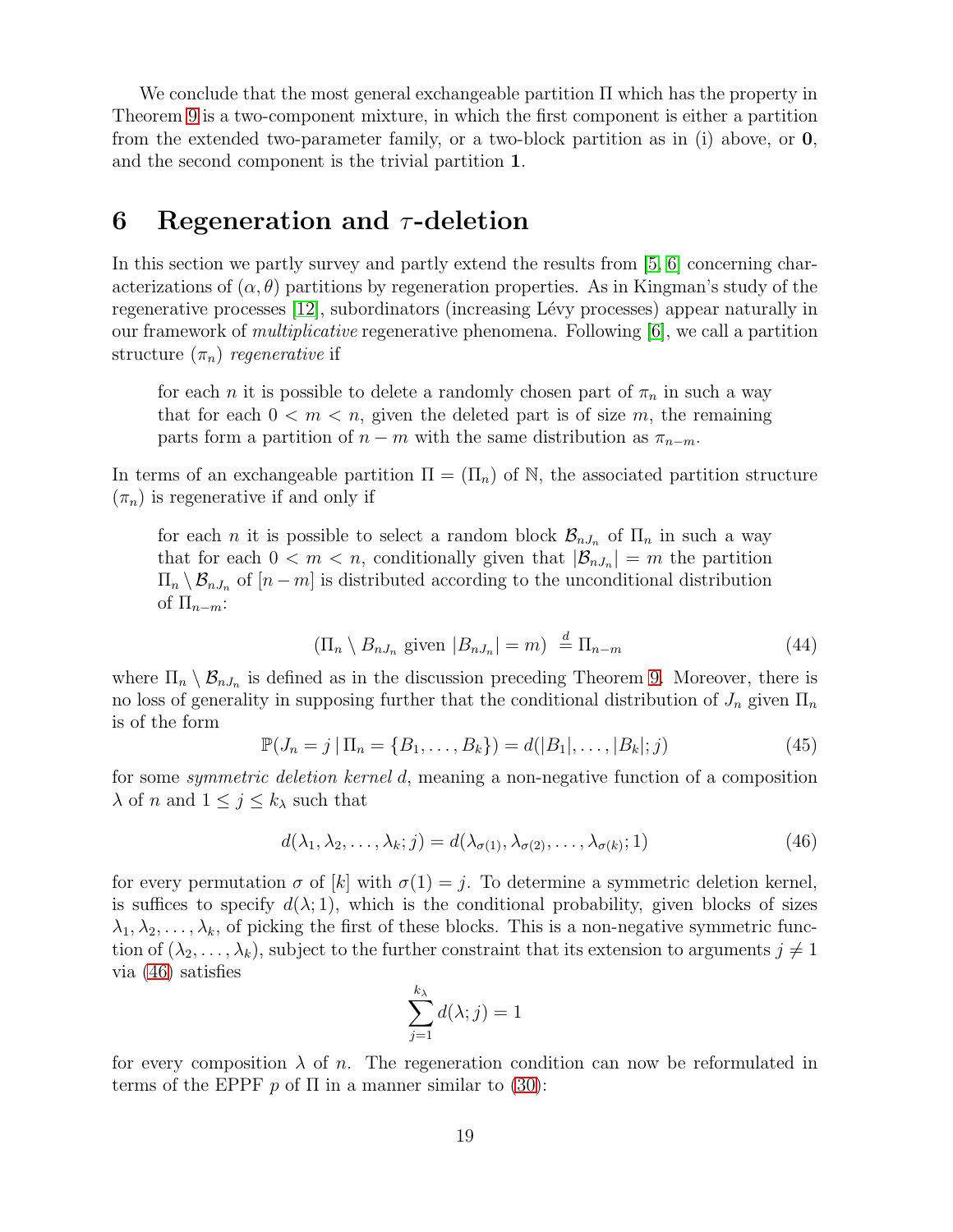Lemma 12 *An exchangeable random partition* Π *with EPPF* p *is regenerative if and only if there exists a symmetric deletion kernel* d *such that*

<span id="page-19-0"></span>
$$
p(\lambda)d(\lambda;1) = q(n,\lambda_1) {n \choose \lambda_1}^{-1} p(\lambda_2,\ldots,\lambda_k)
$$
 (47)

*for every composition*  $\lambda$  *of* n *into* at least two parts and some non-negative function q. *Then*

<span id="page-19-4"></span>
$$
q(n,m) = \mathbb{P}(|\mathcal{B}_{n,J_n}| = m) \quad (m \in [n]) \tag{48}
$$

*for*  $J_n$  *as in* [\(45\)](#page-18-2).

*Proof.* Formula [\(47\)](#page-19-0) offers two different ways of computing the probability of the event that  $\Pi_n = \{B_1, \ldots, B_k\}$  and  $J_n = 1$  for an arbitrary partition  $\{B_1, \ldots, B_k\}$  of  $[n]$  with  $|B_i| = \lambda_i$  for  $i \in [k]$ : on the left side, by definition of the symmetric deletion kernel, and on the right side by conditioning on the event  $\mathcal{B}_{n,J_n} = B_1$  and appealing to the regeneration property and exchangeability.  $\Box$ 

Consider now the question of whether an  $(\alpha, \theta)$  partition with EPPF  $p = p_{\alpha,\theta}$  as in [\(6\)](#page-4-1) is regenerative with respect to some deletion kernel. By the previous lemma and cancellation of common factors, the question is whether there exists a symmetric deletion kernel  $d(\lambda; j)$  such that the value of

<span id="page-19-2"></span>
$$
q(n,\lambda_1) = d(\lambda;1) \binom{n}{\lambda_1} \frac{(1-\alpha)_{\lambda_1-1}(\theta + (k-1)\alpha)}{(\theta + n - \lambda_1)_{\lambda_1}} \tag{49}
$$

is the same for all compositions  $\lambda$  of n with k parts and a prescribed value of  $\lambda_1$ . But it is easily checked that the formula

<span id="page-19-3"></span>
$$
d_{\alpha,\theta}(\lambda;j) = \frac{\theta\lambda_j + \alpha(n-\lambda_j)}{n(\theta + \alpha(k-1))}
$$
\n(50)

provides just such a symmetric deletion kernel. Note that the kernel depends on  $(\alpha, \theta)$  only through the ratio  $\tau := \alpha/(\alpha + \theta)$ , and that the kernel is non-negative for all compositions  $\lambda$  only if both  $\alpha$  and  $\theta$  are non-negative.

To provide a more general context for this and later discussions, let  $(x_1, \ldots, x_k)$  be a fixed sequence of positive numbers with sum  $s = \sum_{j=1}^{k} x_j$ . For a fixed parameter  $\tau \in [0, 1]$ , define a random variable  $T$  with values in  $[k]$  by

<span id="page-19-1"></span>
$$
\mathbb{P}(T = j \mid (x_1, \dots, x_k)) = \frac{(1 - \tau)x_j + \tau(s - x_j)}{s(1 - \tau + \tau(k - 1))},\tag{51}
$$

The random variable  $x_T$  is called a  $\tau$ -biased pick from  $x_1, \ldots, x_k$ . The law of  $x_T$  does not depend on the order of the sequence  $(x_1, \ldots, x_k)$ , and there is also a scaling invariance:  $s^{-1}x_T$  is a  $\tau$ -biased pick from  $(s^{-1}x_1,\ldots,s^{-1}x_k)$ . Note that a 0-biased pick is a size-biased pick from  $(x_1, \ldots, x_k)$ , choosing any particular element with probability proportional to its size. A 1/2-biased pick is a uniform random choice from the list, as [\(51\)](#page-19-1) then equals  $1/k$  for all j. And a 1-biased pick may be called a co-size biased pick, as it chooses j with probability proportional to its co-size  $s - x_j$ .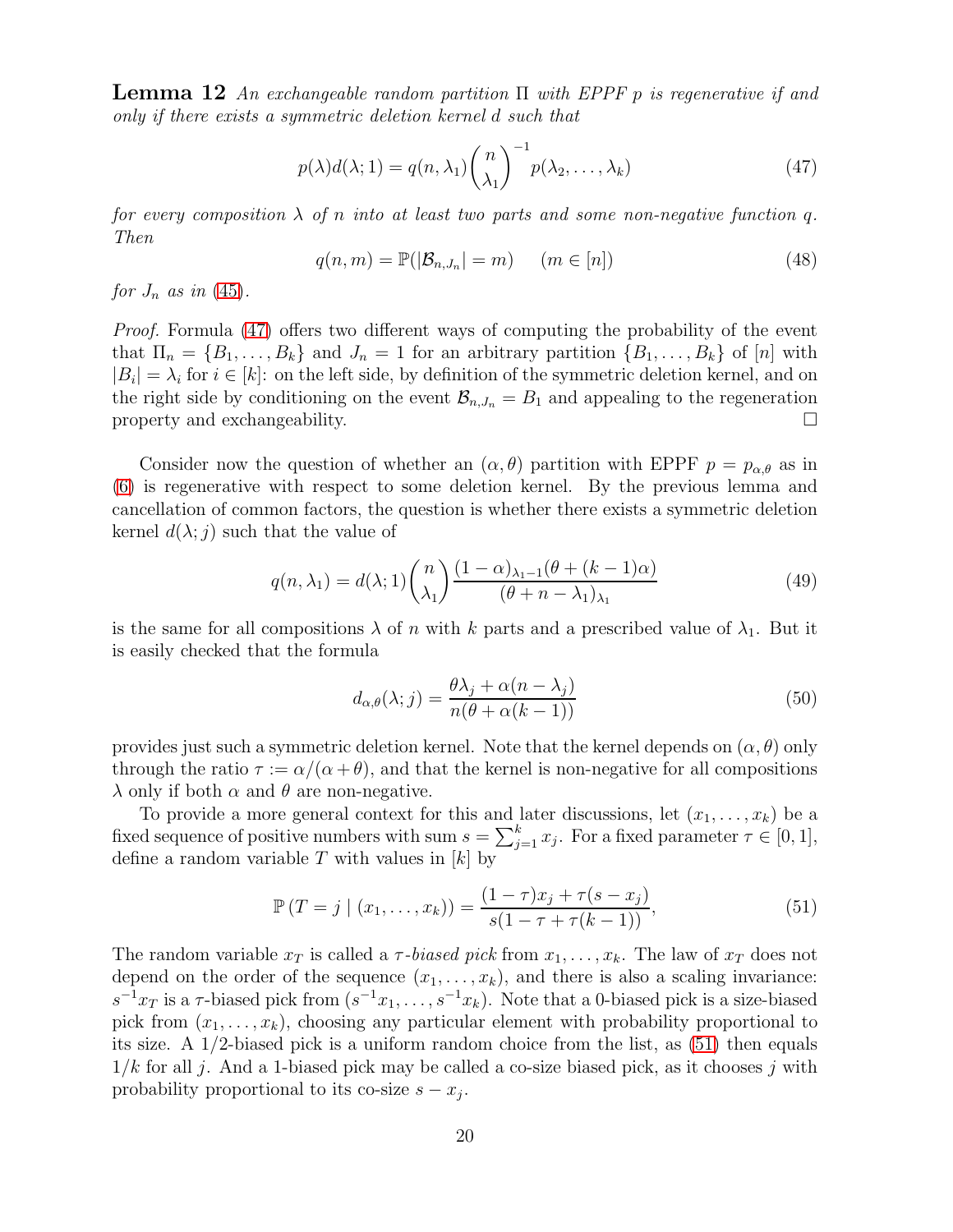These definitions are now applied to the sequence of block sizes  $x_j$  of the restriction to |n| of an an exchangeable partition  $\Pi$  of N. We denote by  $T_n$  a random variable whose conditional distribution given  $\Pi_n$  with k blocks and  $|\mathcal{B}_{nj}| = x_j$  for  $j \in [k]$  is defined by [\(51\)](#page-19-1), and denote by  $\mathcal{B}_{nT_n}$  the  $\tau$ -biased pick from the sequence of blocks of  $\Pi_n$ . We call  $\Pi$ *τ*-regenerative if  $\Pi_n$  is regenerative with respect to deletion of the *τ*-biased pick  $\mathcal{B}_{nT_n}$ .

**Theorem 13** [\[5,](#page-26-9) [6\]](#page-26-3) For each  $\tau \in [0, 1]$ , apart from the constant partitions 0 and 1, *the only exchangeable partitions of* N *that are* τ *-regenerative are the members of the two parameter family with parameters in the range*

$$
\{(\alpha,\theta)\in[0,1]\times[0,\infty]:\ \alpha/(\alpha+\theta)=\tau\}.
$$

*Explicitly, the distribution of the*  $\tau$ -biased pick for such  $(\alpha, \theta)$  partitions of  $[n]$  is

<span id="page-20-0"></span>
$$
\mathbb{P}(|\mathcal{B}_{nT_n}| = m) = {n \choose m} \frac{(1-\alpha)_{m-1}}{(\theta + n - m)_m} \frac{(n-m)\alpha + m\theta}{n}, \qquad m \in [n].
$$
 (52)

*Proof.* The preceding discussion around [\(49\)](#page-19-2) and [\(50\)](#page-19-3) shows that members of the two parameter family with parameters in the indicated range are  $\tau$ -regenerative, and gives the formula [\(52\)](#page-20-0) for the decrement matrix. See [\[6\]](#page-26-3) for the proof that these are the only non-degenerate exchangeable partitions of N that are  $\tau$ -regenerative.

In particular, each  $(\alpha, \alpha)$  partition is 1/2-regenerative, meaning regenerative with respect to deletion of a block chosen uniformly at random. The constant partitions 0 and 1 are obviously  $\tau$  regenerative for every  $\tau \in [0,1]$ . This is consistent with the characterization above because the  $(1, \theta)$  partition is the **0** partition for every  $\theta \geq 0$ , and because the partition 1 can be reached as a limit of  $(\alpha, \theta)$  partitions as  $\alpha, \theta \downarrow 0$  with  $\alpha(\alpha + \theta)^{-1}$  held fixed.

**Multiplicative regeneration** By Corollary [4,](#page-7-2) if  $(P_i)$  is the sequence of limit frequencies for a  $(0, \theta)$  partition for some  $\theta > 0$  and if the first limit frequency  $P_1$  is deleted and the other frequencies renormalized to sum to 1, then the resulting sequence  $(Q_i)$  is independent of  $P_1$  and has the same distribution as  $(P_i)$ . Because  $P_1$  is a size-biased pick from the sequence  $(P_i)$ , this regenerative property of the frequencies  $(P_i)$  can be seen as an analogue of the 0-regeneration property of the  $(0, \theta)$  partitions.

If  $(P_i)$  is instead the sequence of limit frequencies of an  $(\alpha, \theta)$  partition  $\Pi$  for parameters satisfying  $0 < \alpha < 1$ ,  $\alpha/(\alpha + \theta) = \tau$ , a question arises: does the regenerative property of  $\Pi_n$  with respect to a  $\tau$ -biased pick have an analogue in terms of a  $\tau$ -biased pick from the frequencies  $(P_i)$ ? This cannot be answered straightforwardly as in the  $\tau = 0$  case, because when  $\tau > 0$  the formula [\(51\)](#page-19-1) defines a proper probability distribution only for series  $(x_i)$  with some finite number k of positive terms. For instance, in the case  $\tau = 1/2$ there is no such analogue of [\(51\)](#page-19-1) as 'uniform random choice' from infinitely many terms.

Still, Ewens' case provides a clue if we turn to a *bulk deletion*. Let  $P_J$  be a size-biased pick from the frequencies  $(P_i)$ , as defined by [\(4\)](#page-4-3), and let  $(Q_i)$  be a sequence obtained from  $(P_i)$  by deleting all  $P_1, \ldots, P_J$  and renormalizing. Then  $(Q_i)$  is independent of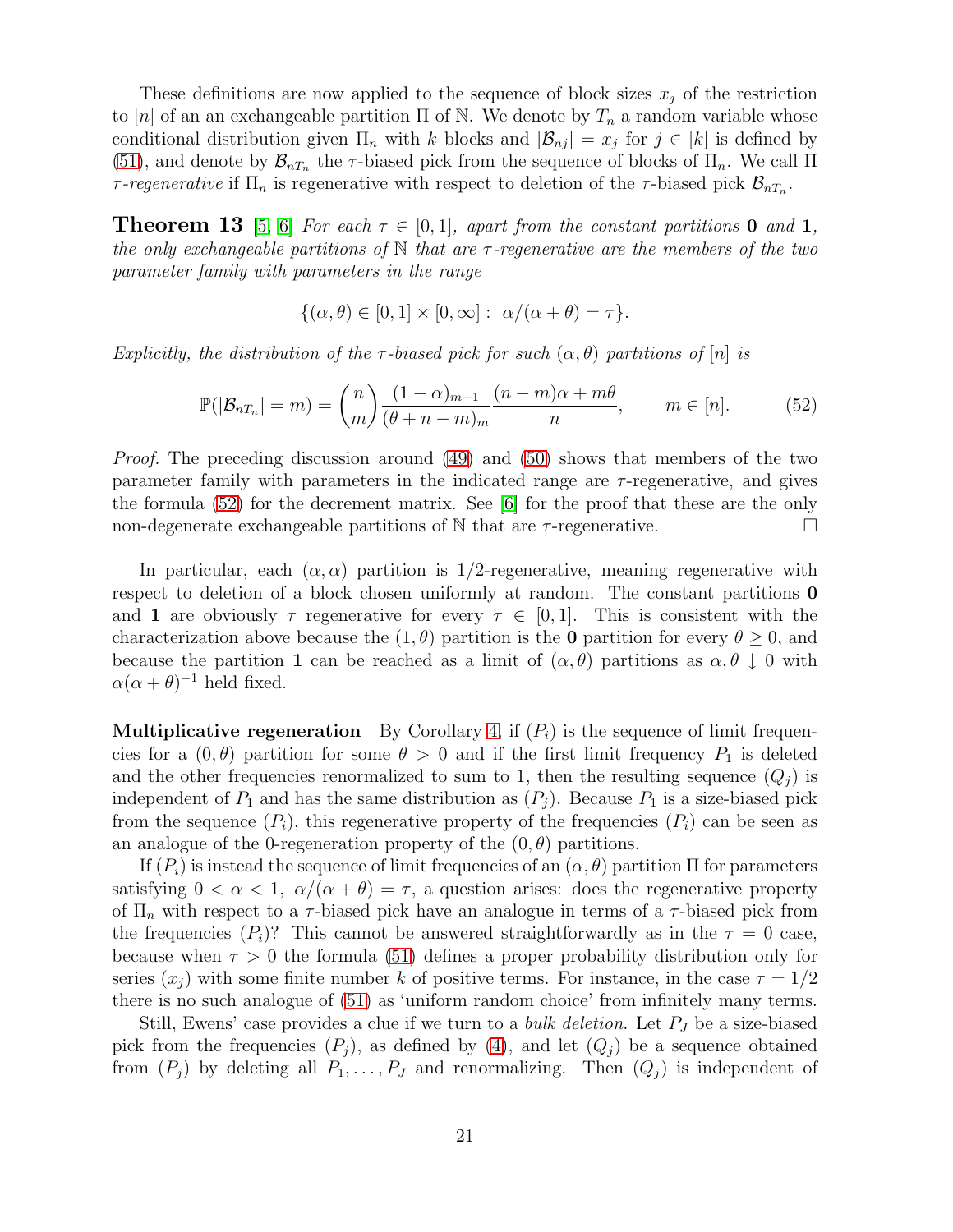$P_1, \ldots, P_J$ , and  $(Q_j) \stackrel{d}{=} (P_j)$ . The latter assertion follows from the i.i.d. property of the residual fractions and by noting that [\(4\)](#page-4-3) is identical with

$$
\mathbb{P}(J = j | (W_i, i \in \mathbb{N})) = W_j \prod_{i=1}^{j-1} (1 - W_i).
$$

A similar bulk deletion property holds for partitions in the Ewens' family, in the form:

$$
(\Pi_n \setminus (\mathcal{B}_{n1} \cup \cdots \cup \mathcal{B}_{nJ_n}) \text{ given } |\mathcal{B}_1 \cup \cdots \cup \mathcal{B}_{nJ_n}| = m) \stackrel{d}{=} \Pi_{n-m}
$$

for all  $1 \leq m \leq n$ , where  $B_{nJ_n}$  is a size-biased pick from the blocks.

To make the ansatz of bulk deletion work for  $\tau \neq 0$  it is necessary to arrange the frequencies in a more complex manner. To start with, we modify the paintbox construction. Let  $U \subset [0,1]$  be a random open set canonically represented as the union of its disjoint open component intervals. We suppose that the Lebesgue measure of  $\mathcal{U}$ , equal to the sum of lengths of the components, is 1 almost surely. We associate with  $\mathcal U$  an exchangeable partition Π exactly as in Kingman's representation in Theorem [2.](#page-3-1) For each component interval  $G \subset \mathcal{U}$  there is an index  $i_G := \min\{n : U_n \in G\}$  that is the minimal index of a sequence  $(U_i)$  of iid uniform [0,1] points hitting the interval, and for all j,  $P_j$  is the length of the jth component interval when the intervals are listed in order of increasing minimal indices. So  $(P_i)$  is a size-biased permutation of the lengths of interval components of U.

Let  $\triangleleft$  be the linear order on N induced by the *interval order* of the components of  $\mathcal{U}$ , so  $j \triangleleft k$  iff the interval of length  $P_j$ , which is the home interval of the j<sup>th</sup> block  $\mathcal{B}_j$  to appear in the process of uniform random sampling of intervals, lies to the left of the interval of length  $P_k$  associated with block  $\mathcal{B}_k$ . A convergence argument shows that U is uniquely determined by  $(P_j)$  and  $\triangleleft$ . In loose terms, U is an arrangement of a sequence of tiles of sizes  $P_j$  in the order on indices j prescribed by  $\triangleleft$ , and this arrangement is constructable by sequentially placing the tile j in the position prescribed by the order  $\triangleleft$  restricted to  $|j|.$ 

For  $x \in [0,1)$  let  $(a_x, b_x) \subset \mathcal{U}$  be the component interval containing x. Define  $\mathcal{V}_x$  as the open set obtained by deleting the bulk of component intervals to the left of  $b_x$ , then linearly rescaling the remaining set  $\mathcal{U} \cap [b_x, 1]$  to [0, 1]. We say that  $\mathcal{U}$  is *multiplicatively regenerative* if for each  $x \in [0, 1)$ ,  $\mathcal{V}_x$  is independent of  $\mathcal{U} \cap [0, b_x]$  and  $\mathcal{V}_x \stackrel{d}{=} \mathcal{U}$ .

<span id="page-21-0"></span>An ordered version of the paintbox correspondence yields:

Theorem 14 [\[5,](#page-26-9) [6\]](#page-26-3) *An exchangeable partition* Π *is regenerative if and only if it has a paintbox representation in terms of some multiplicatively regenerative set* U*. The deletion operation is then defined by classifying* n *independent uniform points from* [0, 1] *according to the intervals of* U *into which they fall, and deleting the block of points in the leftmost occupied interval.*

A property of the frequencies  $(P_j)$  of an exchangeable regenerative partition  $\Pi$  of N now emerges: there exists a strict total order  $\triangleleft$  on N, which is a random order, which has some joint distribution with  $(P_i)$  such that arranging the intervals of sizes  $(P_i)$  in order  $\triangleleft$ yields a multiplicatively regenerative set  $\mathcal{U}$ . Equivalently, there exists a multiplicatively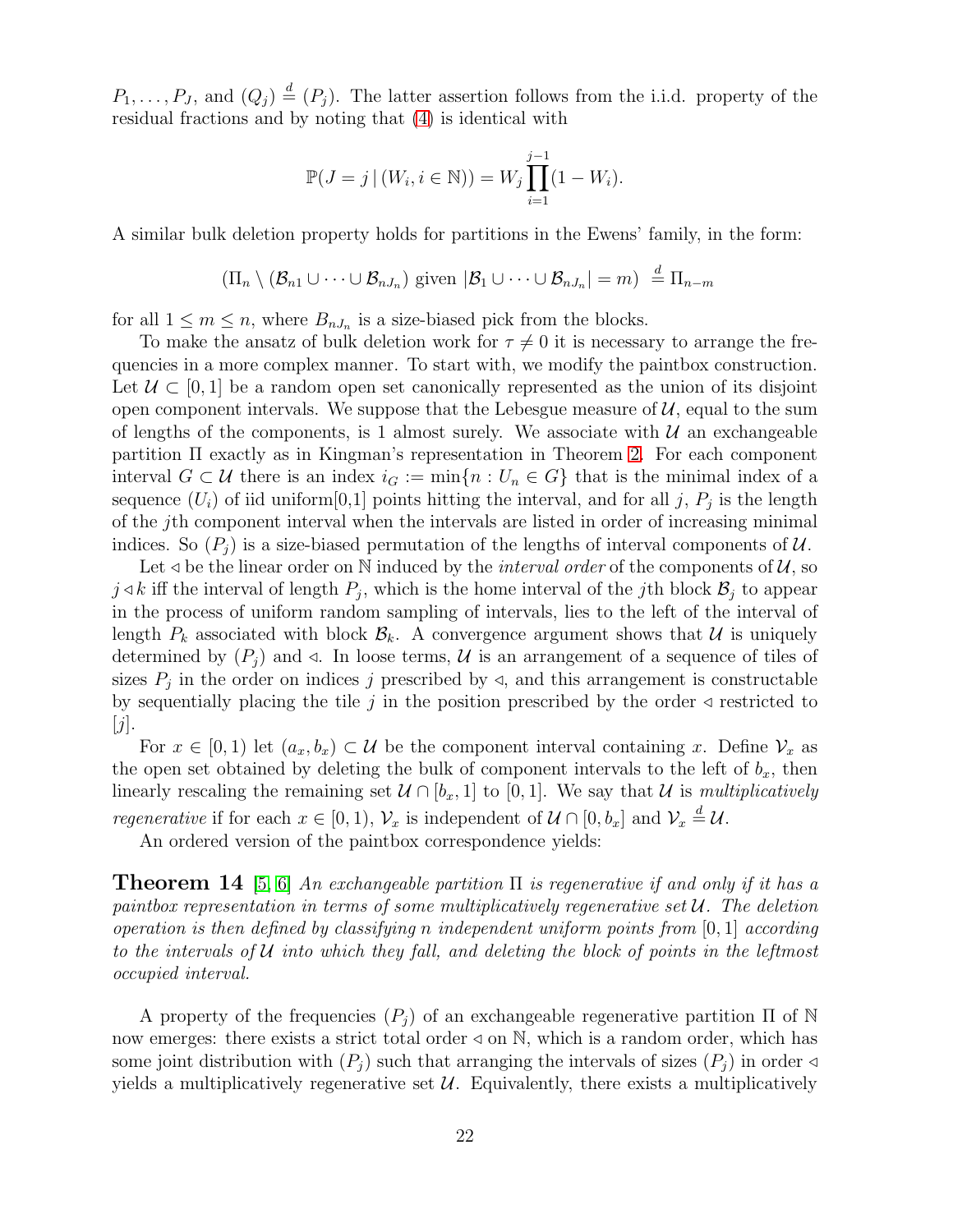regenerative set U that induces a partition with frequencies  $(P_i)$  and an associated order  $\triangleleft$ . This set U is then necessarily unique in distribution as a random element of the space of open subsets of  $[0, 1]$  equipped with the Hausdorff metric  $[5]$  on the complementary closed subsets. A subtle point here is that the joint distribution of  $(P_i)$  and  $\triangleleft$  is not unique, and neither is the joint distribution of  $(P_i)$  and U, unless further conditions are imposed. For instance, one way to generate  $\triangleleft$  is to suppose that the  $(P_i)$  are generated by a process of uniform random from  $\mathcal{U}$ . But for a  $(0, \theta)$  partition, we know that another way is to construct U from  $(P_i)$  by simply placing the intervals in deterministic order  $P_1, P_2, \ldots$  from left to right. In the construction by uniform random sampling from U the interval of length  $P_1$  discovered by the first sample point need not be the leftmost, and need not lie to the left of the second discovered interval  $P_2$ .

In [\[5\]](#page-26-9) we showed that the multiplicative regeneration of  $U$  follows from an apparently weaker property: if  $(a_U, b_U)$  is the component interval of U containing an uniform  $[0,1]$ sample U independent of U, and if V is defined as the open set obtained by deleting the component intervals to the left of  $b_U$  and linearly rescaling the remaining set  $\mathcal{U} \cap [b_U, 1]$ to [0,1], then given  $b_U < 1$ , V is independent of  $b_U$  (hence, as we proved, independent of  $\mathcal{U} \cap [0, b_U]$  too!) and has distribution equal to the unconditional distribution of  $\mathcal{U}$ . This independence is the desired analogue for more general regenerative partitions of the bulk-deletion property of Ewens' partitions.

<span id="page-22-0"></span>The fundamental representation of multiplicatively regenerative sets involves a random process  $F_t$  known in statistics as a neutral-to-the right distribution function.

Theorem 15 [\[5\]](#page-26-9) *A random open set* U *of Lebesgue measure* 1 *is multiplicatively regenerative if and only if there exists a drift-free subordinator*  $S = (S_t, t \ge 0)$  with  $S_0 = 0$ *such that*  $U$  *is the complement to the closed range of the process*  $F_t = 1 - \exp(-S_t)$ ,  $t \geq 0$ . *The Lévy measure of* S *is determined uniquely up to a positive factor.* 

According to Theorems [14](#page-21-0) and [15,](#page-22-0) regenerative partition structures with proper frequencies are parameterised by a measure  $\tilde{\nu}(\text{d}u)$  on  $(0, 1]$  with finite first moment, which is the image via the transformation from s to  $1 - \exp(-s)$  of the Lévy measure  $\nu(ds)$  on  $(0, \infty]$ associated with the subordinator S. The Laplace exponent  $\Phi$  of the subordinator, defined by the Lévy-Khintchine formula

$$
\mathbb{E}[\exp(-aS_t)] = \exp[-t\Phi(a)], \qquad a \ge 0
$$

determines the Lévy measure  $\nu(ds)$  on  $(0, \infty]$  and its image  $\tilde{\nu}(du)$  on  $(0, 1]$  via the formulae

$$
\Phi(a) = \int_{(0,\infty]} (1 - e^{-ax}) \nu(dx) = \int_{[0,1]} (1 - (1 - x)^a) \tilde{\nu}(dx).
$$

As shown in [\[5\]](#page-26-9), the decrement matrix q of the regenerative partition structure, as in  $(48)$ , is then

$$
q(n,m) = \frac{\Phi(n,m)}{\Phi(n)}, \qquad 1 \le m \le n, \ n = 1, 2, \dots
$$

where

$$
\Phi(n,m) = {n \choose m} \int_{]0,1]} x^m (1-x)^{n-m} \tilde{\nu}(\mathrm{d}x).
$$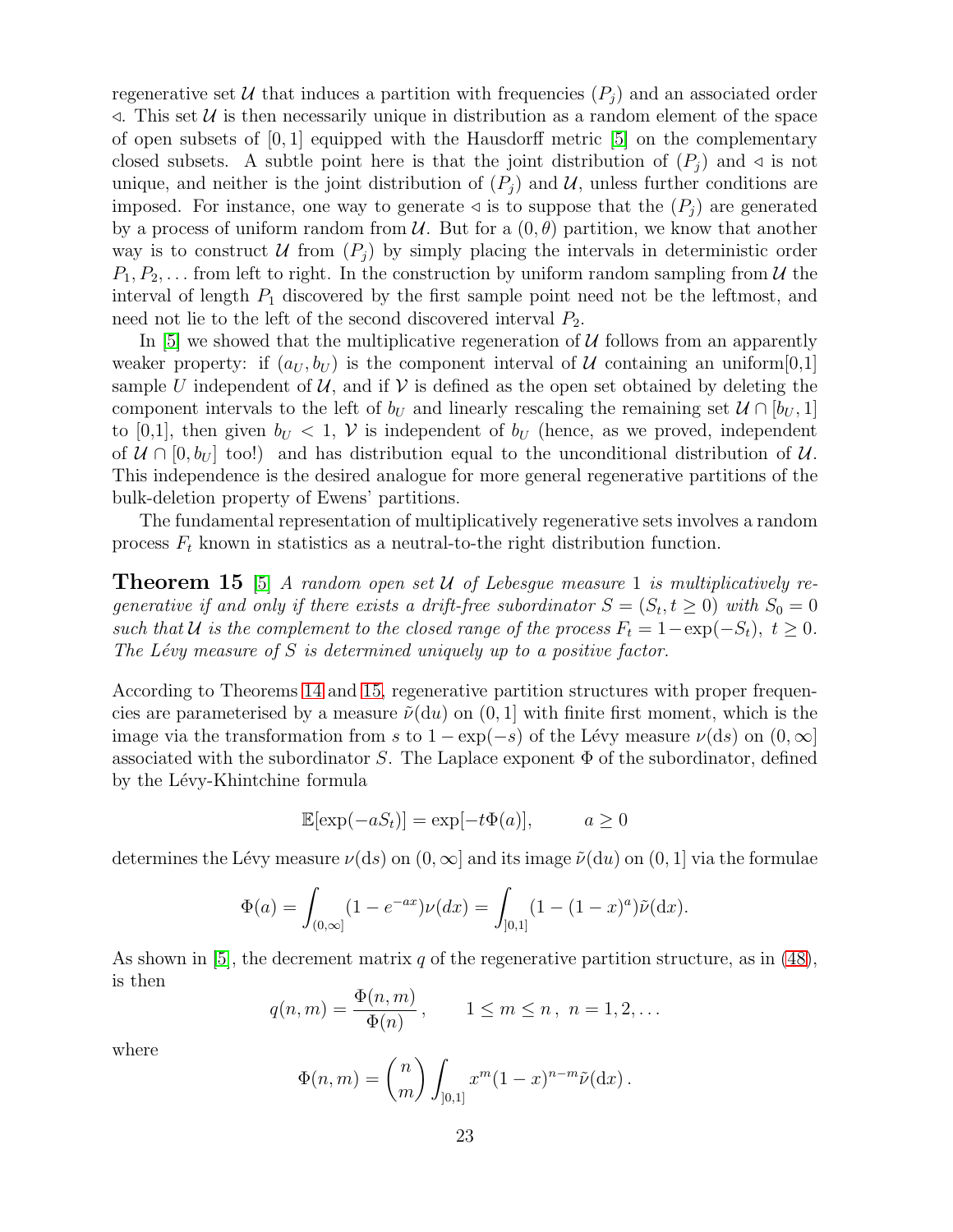Uniqueness of the parameterisation is achieved by a normalisation condition, such as  $\Phi(1) = 1.$ 

In [\[5\]](#page-26-9) the subordinator  $S^{\alpha,\theta}$  which produces U as in Theorem [15](#page-22-0) for the  $(\alpha,\theta)$  partition was identified by the following formula for the right tail of its Lévy measure:

<span id="page-23-0"></span>
$$
\nu(x,\infty) = (1 - e^{-x})^{-\alpha} e^{-x\theta}, \quad x > 0.
$$
\n(53)

The subordinator  $S^{(0,\theta)}$  is a compound Poisson process whose jumps are exponentially distributed with rate  $\theta$ . For  $\theta = 0$  the Lévy measure has a unit mass at  $\infty$ , so the subordinator  $S^{(\alpha,0)}$  is killed at unit rate. The  $S^{(\alpha,\alpha)}$  subordinator belongs to the class of Lamperti-stable processes recently studied in [\[4\]](#page-26-10). For positive parameters the subordinator  $S^{(\alpha,\theta)}$  can be constructed from the  $(0,\theta)$  and  $(\alpha,0)$  cases, as follows. First split  $\mathbb{R}_+$ by the range of  $S^{(0,\theta)}$ , that is at points  $E_1 \langle E_2 \rangle \langle \ldots \rangle$  of a Poisson process with rate θ. Then run an independent copy of  $S^{(\alpha,0)}$  up to the moment the process crosses  $E_1$  at some random time, say  $t_1$ . The level-overshooting value is neglected and the process is stopped. At the same time  $t_1$  a new independent copy of  $S^{(\alpha,0)}$  is started at value  $E_1$  and run until crossing  $E_2$  at some random time  $t_2$ , and so on.

In terms of  $F_t = 1 - \exp(-S_t)$ , the range of the process in the  $(0, \theta)$  case is a stickbreaking set  $\{1-\prod_{i=1}^{j-1}(1-V_i), i=0,1,\ldots\}$  with i.i.d. beta $(1,\theta)$  factors  $V_i$ . In the case  $(\alpha, 0)$  the range of  $(F_t)$  is the intersection of  $[0, 1]$  with the  $\alpha$ -stable set (the range of  $\alpha$ -stable subordinator). In other cases U is constructable as a cross-breed of the cases  $(\theta, 0)$  and  $(0, \alpha)$ : first [0, 1] is partitioned in subintervals by the beta(1,  $\theta$ ) stick-breaking, then each subinterval  $(a, b)$  of this partition is further split by independent copy of the multiplicatively regenerative  $(\alpha, 0)$  set, shifted to start at a and truncated at b.

Constructing the order Following [\[6,](#page-26-3) [25\]](#page-27-7), we shall describe an arrangement which allows us to pass from  $(\alpha, \theta)$  frequencies  $(P_i)$  to the multiplicatively regenerative set associated with the subordinator  $S^{(\alpha,\alpha)}$ . The connection between size-biased permutation with  $\tau$ -deletion (Lemma [17\)](#page-24-0) is new.

A linear order  $\triangleleft$  on N is conveniently described by a sequence of the initial ranks  $(\rho_j) \in [1] \times [2] \times \cdots$ , with  $\rho_j = i$  if and only if j is ranked ith smallest in the order  $\triangleleft$  among the integers  $1, \ldots, j$ . For instance, the initial ranks  $1, 2, 1, 3 \ldots$  appear when  $3 \triangleleft 1 \triangleleft 4 \triangleleft 2$ .

For  $\xi \in [0, \infty]$  define a random order  $\triangleleft_{\xi}$  on N by assuming that the initial ranks  $\rho_k, k \in \mathbb{N}$ , are independent, with distribution

$$
\mathbb{P}(\rho_k = j) = \frac{1}{k + \xi - 1} \mathbf{1}(0 < j < k) + \frac{\xi}{k + \xi - 1} \mathbf{1}(j = k) \quad k > 1.
$$

The edge cases  $\xi = 0$ ,  $\infty$  are defined by continuity. The order  $\triangleleft_1$  is a 'uniformly random order', in the sense that restricting to |n| we have all n! orders equally likely, for every n. The order  $\triangleleft_{\infty}$  coincides with the standard order  $\lt$  almost surely. For every permutation  $i_1, \ldots, i_n$  of  $[n]$ , we have

$$
\mathbb{P}(i_1 \triangleleft_{\xi} \cdots \triangleleft_{\xi} i_n) = \frac{\xi^r}{\xi(\xi+1)\dots(\xi+n-1)}
$$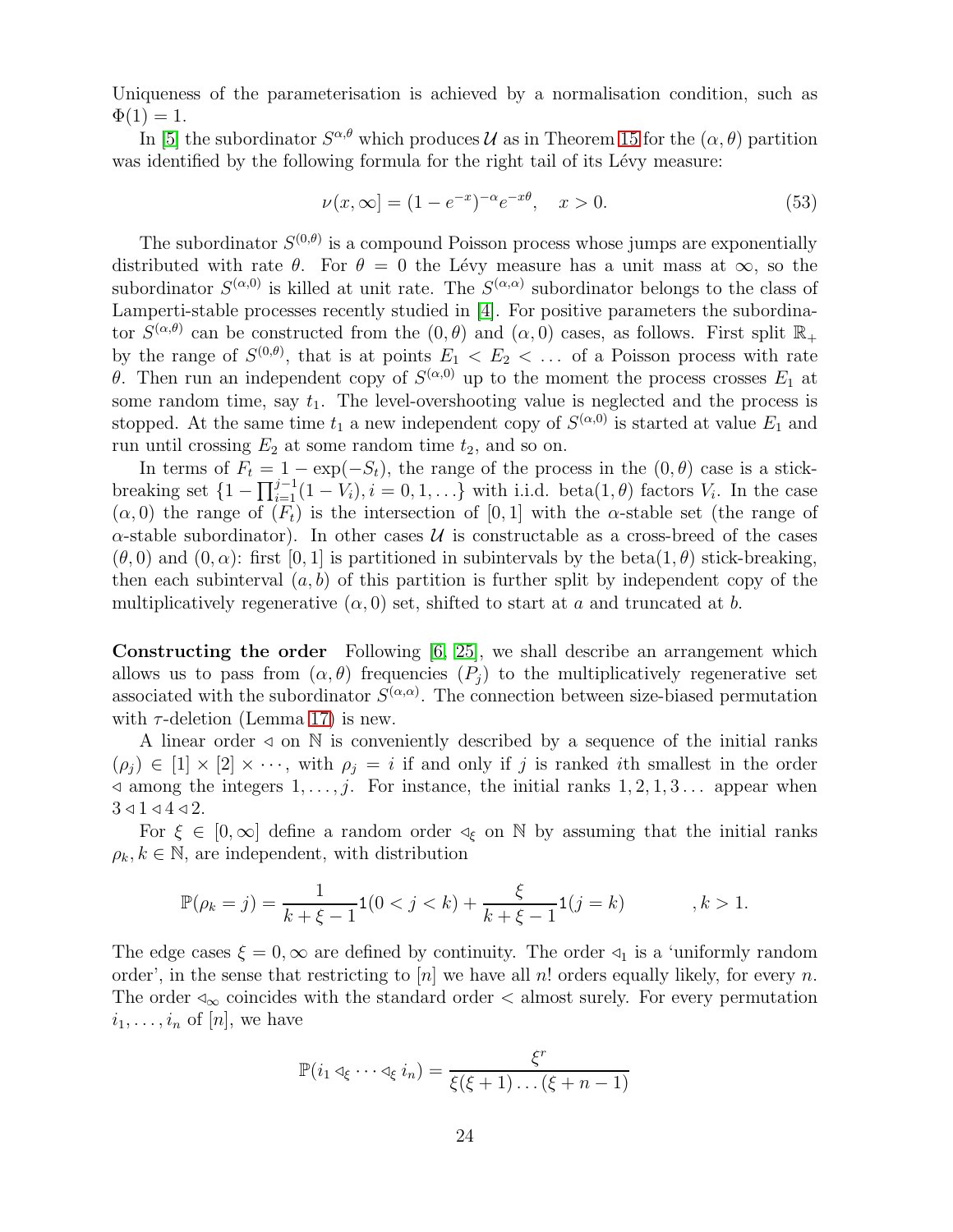<span id="page-24-3"></span>where r is the number of upper records in the permutation. See  $[8]$  for this and more general permutations with tilted record statistics.

**Theorem 16** [\[25,](#page-27-7) Corollary 7] *For*  $0 \le \alpha < 1, \theta \ge 0$  *the arrangement of*  $GEM(\alpha, \theta)$ *frequencies*  $(P_i)$  *represented as open intervals in an independent random order*  $\triangleleft_{\theta/\alpha}$  *is a multiplicatively regenerative open set*  $U \subset [0,1]$ *, where*  $U$  *is representable as the complement of the closed range of the process*  $F_t = 1 - \exp(-S_t)$ ,  $t \geq 0$ , *for* S *the subordinator with L´evy measure* [\(53\)](#page-23-0)*.*

This result was presented without proof as [\[25,](#page-27-7) Corollary 7], in a context where the regenerative ordering of frequencies was motivated by an application to a tree growth process. Here we offer a proof which exposes the combinatorial structure of the composition of size-biased permutation and a  $\triangleleft_{\theta/\alpha}$  ordering of frequencies.

For a sequence of positive reals  $(x_1, \ldots, x_k)$ , define the *τ*-biased permutation of this sequence, denoted  $\text{perm}_{\tau}(x_1,\ldots,x_k)$ , by iterating a single  $\tau$ -biased pick, as follows. A number  $x_T$  is chosen from  $x_1, \ldots, x_k$  without replacement, with T distributed on [k] according to  $(51)$ , and  $x<sub>T</sub>$  is placed in position 1. Then the next number is chosen from  $k-1$  remaining numbers using again the rule of  $\tau$ -biased pick, and placed in position 2, etc.

The instance  $\text{perm}_0$  is the size-biased permutation, which is defined more widely for finite or infinite summable sequences  $(x_1, x_2, \ldots)$ , and shuffles them in the same way as it shuffles  $(s^{-1}x_1, s^{-1}x_2, \dots)$  where  $s = \sum_j x_j$ . Denote by  $\triangleleft_{\xi}(x_1, \dots, x_k)$  the arrangement of  $x_1, \ldots, x_k$  in succession according to the  $\triangleleft_{\xi}$ -order on [k].

<span id="page-24-0"></span>**Lemma 17** *For*  $\xi = (1 - \tau)/\tau$  *there is the compositional formula* 

<span id="page-24-2"></span>
$$
\operatorname{perm}_{\tau}(x_1,\ldots,x_k) \stackrel{d}{=} \operatorname{Im}(x_1,\ldots,x_k)),\tag{54}
$$

*where on the right-hand side*  $\triangleleft_{\xi}$  *and* perm<sub>0</sub> *are independent.* 

*Proof.* On each side of this identity, the distribution of the random permutation remains the same if the sequence  $x_1, \ldots, x_k$  is permuted. So it suffices to check that each scheme returns the identity permutation with the same probability. If on the right hand side we set

$$
\mathrm{perm}_0(x_1,\ldots,x_k)=(x_{\sigma(1)},\ldots,x_{\sigma(k)})
$$

then the right hand scheme generates the identity permutation with probability

<span id="page-24-1"></span>
$$
\frac{\mathbb{E}\xi^R}{\xi(\xi+1)\cdots(\xi+k-1)}\tag{55}
$$

where R is the number of upper records in the sequence of ranks which generated  $\sigma^{-1}$ , which equals the number of upper records in  $\sigma$ . Now  $R = \sum_{j=1}^{k} X_j$  where  $X_j$  is the indicator of the event  $A_j$  that j is an upper record level for  $\sigma$ , meaning that there is some  $1 \leq i \leq n$  such that

$$
\sigma(i') < j \text{ for all } i' < i \text{ and } \sigma(i) = j.
$$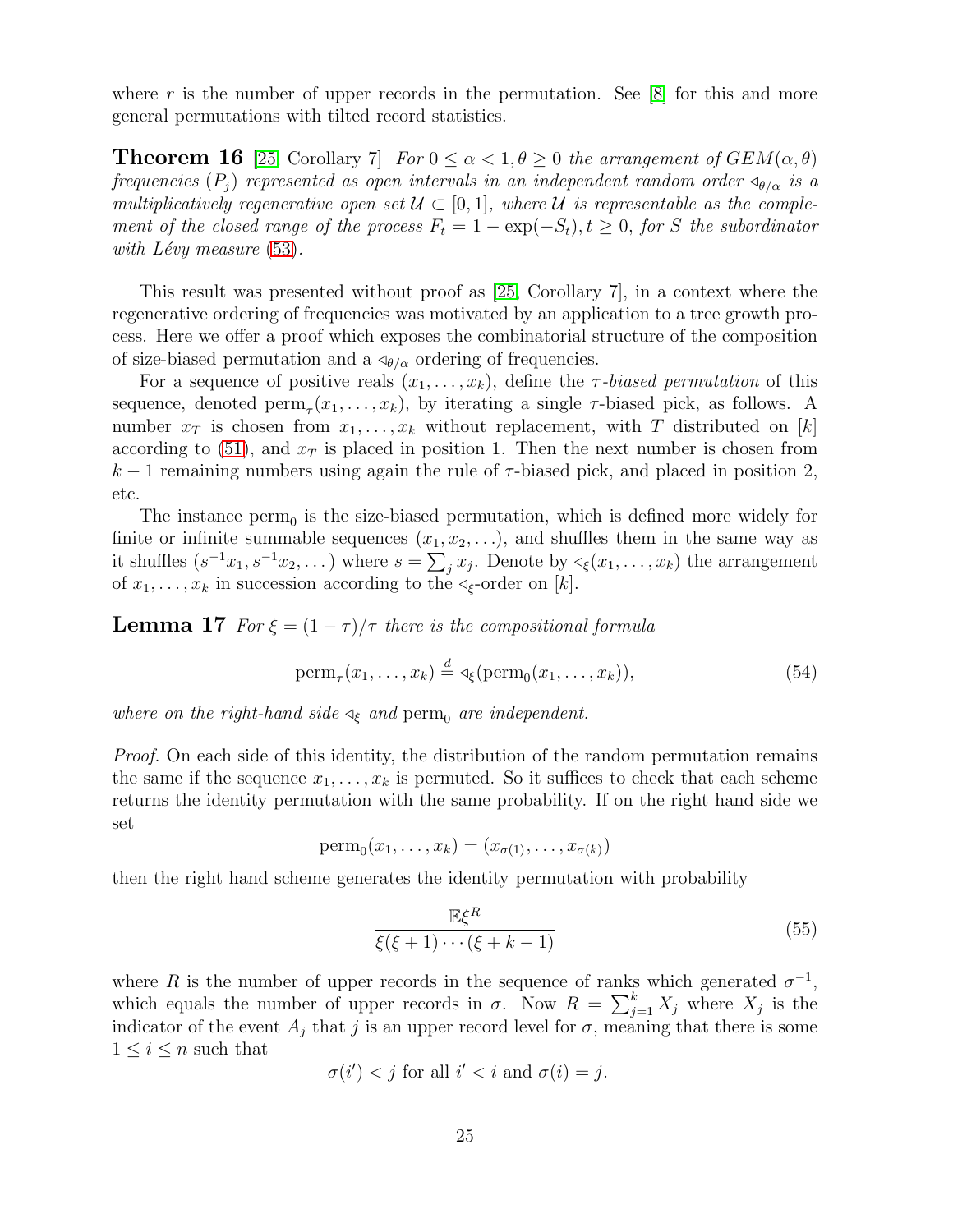Equivalently,  $A_j$  is the event that

$$
\sigma^{-1}(j) < \sigma^{-1}(\ell) \text{ for each } j < \ell \le k.
$$

Or again, assuming for simplicity that the  $x_i$  are all distinct, which involves no loss of generality, because the probability in question depends continuously on  $(x_1, \ldots, x_k)$ ,  $A_i$ is the event that  $x_j$  precedes  $x_\ell$  in the permutation  $(x_{\sigma(1)}, \ldots, x_{\sigma(k)})$  for each  $j < \ell \leq k$ . Now it is easily shown that  $(x_{\sigma(1)},...,x_{\sigma(k)})$  with  $x_1$  deleted is a size-biased permutation of  $(x_2, \ldots, x_k)$ , and that the same is true conditionally given  $A_1$ . It follows by induction that the events  $A_j$  are mutually independent, with

$$
\mathbb{P}(A_j) = x_j/(x_j + \dots + x_k) \text{ for } 1 \le j \le k.
$$

This allows the probability in [\(55\)](#page-24-1) to be evaluated as

$$
\prod_{j=1}^k \frac{(\xi x_j + x_{j+1} + \dots + x_k)}{(x_j + x_{j+1} + \dots + x_k)(\xi + j - 1)}
$$

This is evidently the probability that  $\text{perm}_{\tau}(x_1,\ldots,x_k)$  generates the identity permutation, and the conclusion follows.

The  $\tau$ -biased arrangement cannot be defined for infinite positive summable sequence  $(x_1, x_2, \ldots)$ , since the ' $k = \infty$ ' instance of [\(51\)](#page-19-1) is not a proper distribution for  $\tau \neq 0$ . But the right-hand side of [\(54\)](#page-24-2) is well-defined as arrangement of  $x_1, x_2, \ldots$  in some total order, hence the composition  $\triangleleft_{\xi} \circ \text{perm}_{0}$  is the natural extension of the  $\tau$ -biased arrangement to infinite series.

*Proof of Theorem [16.](#page-24-3)* We represent a finite or infinite positive sequence  $(x_i)$  whose sum is 1 as an open subset of  $[0,1]$  composed of contiguous intervals of sizes  $x_j$ . The space of open subsets of  $[0, 1]$  is endowed with the Hausdorff distance on the complementary compact sets. This topology is weaker than the product topology on positive series summable to 1. The limits below are understood as  $n \to \infty$ .

We know by a version of Kingman's correspondence [\[20\]](#page-27-6) that  $(|\mathcal{B}_{nj}|/n, j \geq 1) \rightarrow (P_j)$ a.s. in the product topology. This readily implies  $\lll (\mathcal{B}_{nj} |/n, j \geq 1) \rightarrow \lll (P_j)$  a.s. in the Hausdorff topology, by looking at the  $M$  first terms for  $M$  such that these terms sum to at least  $1 - \epsilon$  with probability at least  $1 - \epsilon$ , then sending  $\epsilon \to 0$  and  $M \to \infty$ . In [\[5\]](#page-26-9) we showed that  $\text{perm}_{\tau}(|\mathcal{B}_{nj}|, j \geq 1) \to \mathcal{U}$  a.s. in the Hausdorff topology. (Here the definition of the perm<sub> $\tau$ </sub> is coupled with  $(|\mathcal{B}_{nj}|, j \geq 1)$  by putting these blocks in the order determined by uniform sampling from  $\mathcal{U}$ ). The missing link is provided by Lemma [17,](#page-24-0) from which we obtain

$$
\mathrm{perm}_{\tau}(|\mathcal{B}_{nj}|, j \geq 1) \stackrel{d}{=} \triangleleft_{\xi}(|\mathcal{B}_{nj}|, j \geq 1),
$$

with the  $\tau$ -biased permutation perm<sub> $\tau$ </sub> applied to the *finite* sequence of positive block-sizes  $(|\mathcal{B}_{nj}|, j \geq 1)$ . Putting things together we conclude that  $\mathcal{A}_{\xi}(P_j, j \geq 1) \stackrel{d}{=} \mathcal{U}$ .

In three special cases, already identified in the previous work [\[6\]](#page-26-3), the arrangement of PD( $\alpha$ ,  $\theta$ ) (or GEM( $\alpha$ ,  $\theta$ )) frequencies in a multiplicatively regenerative set has a simpler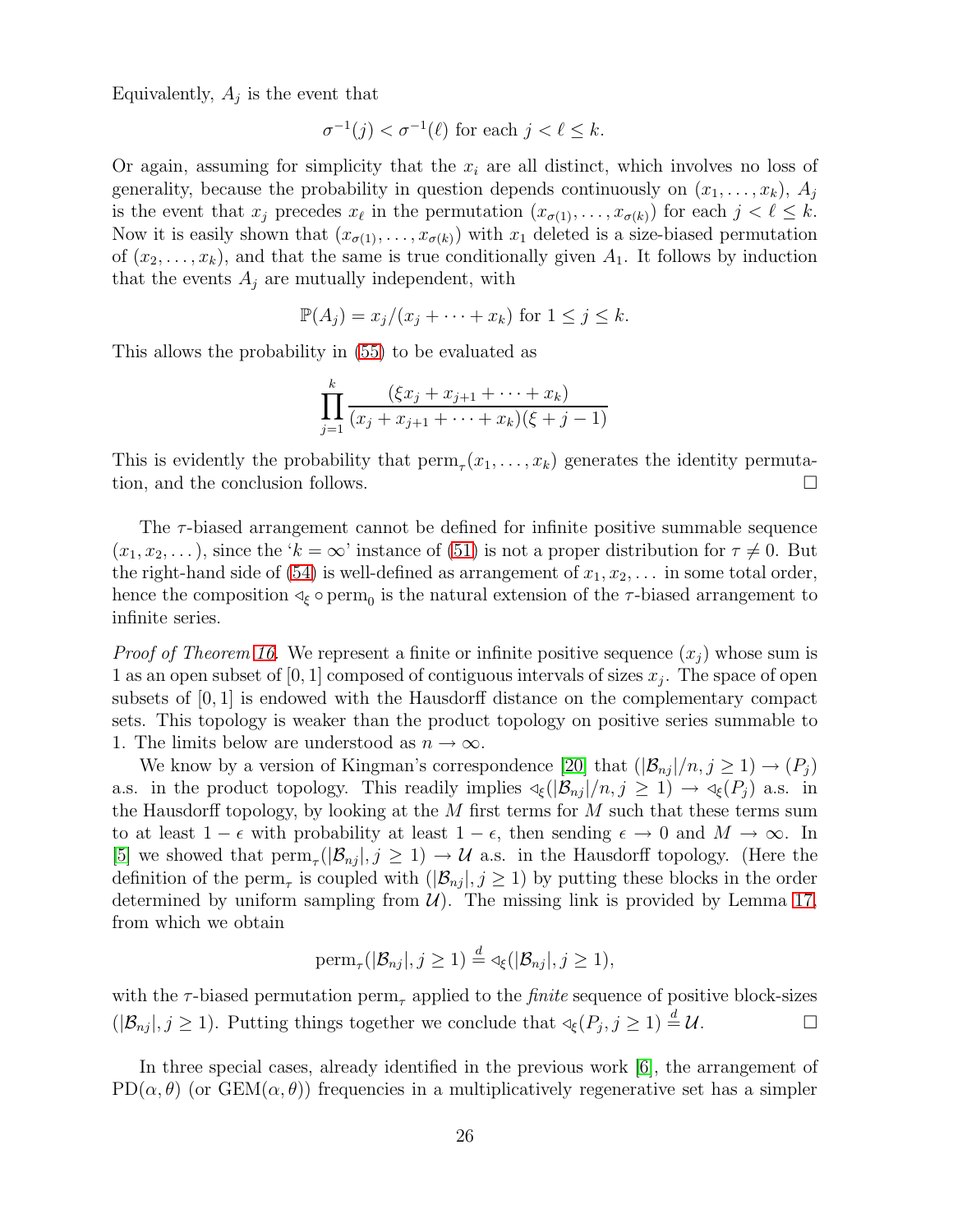description: in the  $(0, \theta)$  case the frequencies are placed in the size-biased order; in the  $(\alpha, \alpha)$  case the frequencies are 'uniformly randomly shuffled'; and in the  $(\alpha, 0)$  case a size-biased pick is placed contiguously to 1, while the other frequencies are 'uniformly randomly shuffled'. The latter is an infinite analogue of the co-size biased arrangement  $perm_1.$ 

We refer to [\[9,](#page-26-0) [25\]](#page-27-7) for further recent developments related to ordered  $(\alpha, \theta)$  partitions and their regenerative properties.

### <span id="page-26-1"></span>References

- [1] J. Bertoin, *Random fragmentation and coagulation processes*, volume 102 of *Cambridge Studies in Advanced Mathematics*. Cambridge University Press, Cambridge, 2006.
- <span id="page-26-7"></span><span id="page-26-2"></span>[2] J. Bertoin, Two-parameter Poisson-Dirichlet measures and reversible exchangeable fragmentation-coalescence processes. *Combin. Probab. Comput.*, 17(3):329–337, 2008.
- <span id="page-26-10"></span>[3] K. Bobecka and J. Wesolowski, The Dirichlet distribution and process through neutralities, *J. Theor. Probab.* 20: 295–308, 2007.
- <span id="page-26-9"></span>[4] M.E. Caballero, J.C. Pardo, and J.L. Pérez, On the Lamperti stable processes, 2008 <http://arxiv.org/abs/0802.0851>
- <span id="page-26-3"></span>[5] A. Gnedin and J. Pitman, Regenerative composition structures, *Ann. Probab.*, 33 445–479, 2005.
- <span id="page-26-5"></span>[6] A. Gnedin and J. Pitman, Regenerative partition structures. *The Electronic Journal of Combinatorics*, 11(2) R12:1–21, 2004.
- <span id="page-26-11"></span>[7] A. Gnedin, On convergence and extensions of size-biased permutations. *J. Appl. Probab.*, 35(3):642–650, 1998.
- [8] A. Gnedin, Coherent random permutations with record statistics, *2007 Conference on Analysis of Algorithms, AofA 07* DMTCS Proc. AH 147-158, <http://front.math.ucdavis.edu/0611.5538>
- <span id="page-26-0"></span>[9] B. Haas, J. Pitman and M. Winkel, Spinal partitions and invariance under re-rooting of continuum random trees. *Ann. Probab.*, 36(5):1790–1837, 2008.
- <span id="page-26-8"></span>[10] O. Kallenberg, *Foundations of modern probability*. Probability and its Applications (New York). Springer-Verlag, New York, second edition, 2002.
- <span id="page-26-6"></span>[11] S. Kerov, Coherent random allocations, and the Ewens-Pitman formula. *Zap. Nauchn. Sem. S.-Peterburg. Otdel. Mat. Inst. Steklov. (POMI)*, 325(Teor. Predst. Din. Sist. Komb. i Algoritm. Metody. 12):127–145, 246, 2005.
- <span id="page-26-4"></span>[12] J. F. C. Kingman, *Regenerative Phenomena*, Wiley, 1972.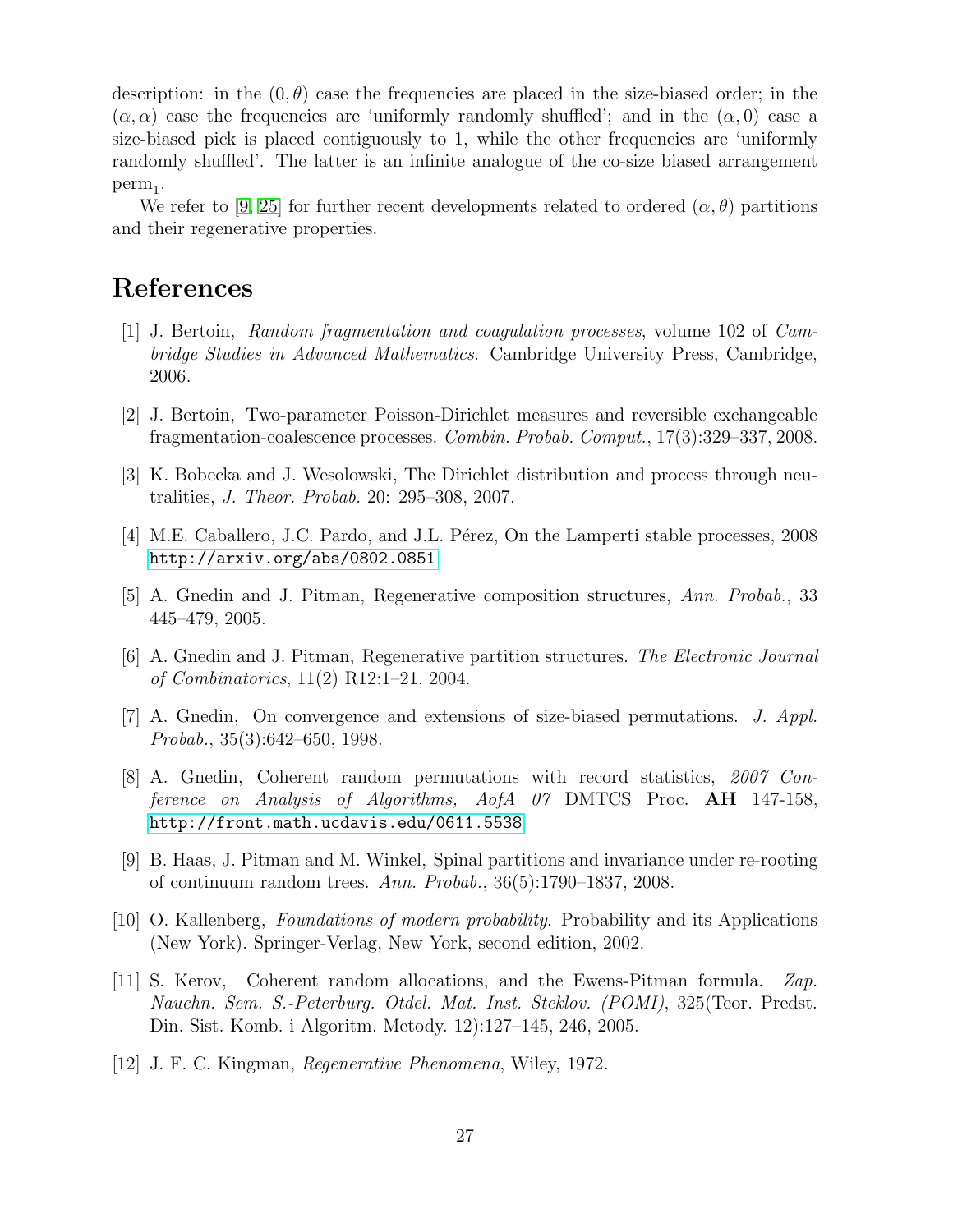- <span id="page-27-5"></span><span id="page-27-0"></span>[13] J. F. C. Kingman, Random partitions in population genetics. *Proc. Roy. Soc. London Ser. A*, 361(1704):1–20, 1978.
- <span id="page-27-8"></span>[14] J. F. C. Kingman, The representation of partition structures. *J. London Math. Soc. (2)*, 18(2):374–380, 1978.
- <span id="page-27-13"></span>[15] J. F. C. Kingman, The coalescent. *Stochastic Process. Appl.*, 13(3):235–248, 1982.
- [16] S. L. Lauritzen, *Graphical models*, volume 17 of *Oxford Statistical Science Series*. The Clarendon Press Oxford University Press, New York, 1996. Oxford Science Publications.
- <span id="page-27-11"></span><span id="page-27-10"></span>[17] M. Perman, J. Pitman and M. Yor, Size-biased sampling of Poisson point processes and excursions, *Probab. Th. Rel. Fields*, 92:21–39, 1992.
- [18] J. Pitman, Poisson-Kingman partitions. In D. R. Goldstein, editor, *Science and Statistics: A Festschrift for Terry Speed*, volume 30 of *Lecture Notes – Monograph Series*, pages 1–34. Institute of Mathematical Statistics, Beachwood, OH, 2003.
- <span id="page-27-12"></span>[19] J. Pitman, *Combinatorial stochastic processes*, volume 1875 of *Lecture Notes in Mathematics*. Springer-Verlag, Berlin, 2006. Lectures from the 32nd Summer School on Probability Theory held in Saint-Flour, July 7–24, 2002, With a foreword by Jean Picard.
- <span id="page-27-6"></span><span id="page-27-1"></span>[20] J. Pitman, Exchangeable and partially exchangeable random partitions. *Probab. Th. Rel. Fields*, 102:145–158, 1995.
- <span id="page-27-2"></span>[21] J. Pitman, Random discrete distributions invariant under size-biased permutation. *Adv. Appl. Prob.*, 28:525–539, 1996.
- [22] J. Pitman, Some developments of the Blackwell-MacQueen urn scheme. In T.S. Ferguson et al., editor, *Statistics, Probability and Game Theory; Papers in honor of David Blackwell*, volume 30 of *Lecture Notes-Monograph Series*, pages 245–267. Institute of Mathematical Statistics, Hayward, California, 1996.
- <span id="page-27-9"></span><span id="page-27-3"></span>[23] J. Pitman, Coalescents with multiple collisions. *Ann. Probab.*, 27:1870–1902, 1999.
- <span id="page-27-7"></span>[24] J. Pitman and M. Yor, The two-parameter Poisson-Dirichlet distribution derived from a stable subordinator. *Ann. Probab.*, 25:855–900, 1997.
- [25] J. Pitman and M. Winkel, Regenerative tree growth: binary selfsimilar continuum random trees and Poisson-Dirichlet compositions (2008) <http://front.math.ucdavis.edu/0803.3098>
- <span id="page-27-4"></span>[26] Y. W. Teh, A hierarchical Bayesian language model based on Pitman-Yor processes. In *ACL-44: Proceedings of the 21st International Conference on Computational Linguistics and the 44th annual meeting of the Association for Computational Linguistics*, pages 985–992, Morristown, NJ, USA, 2006. Association for Computational Linguistics.